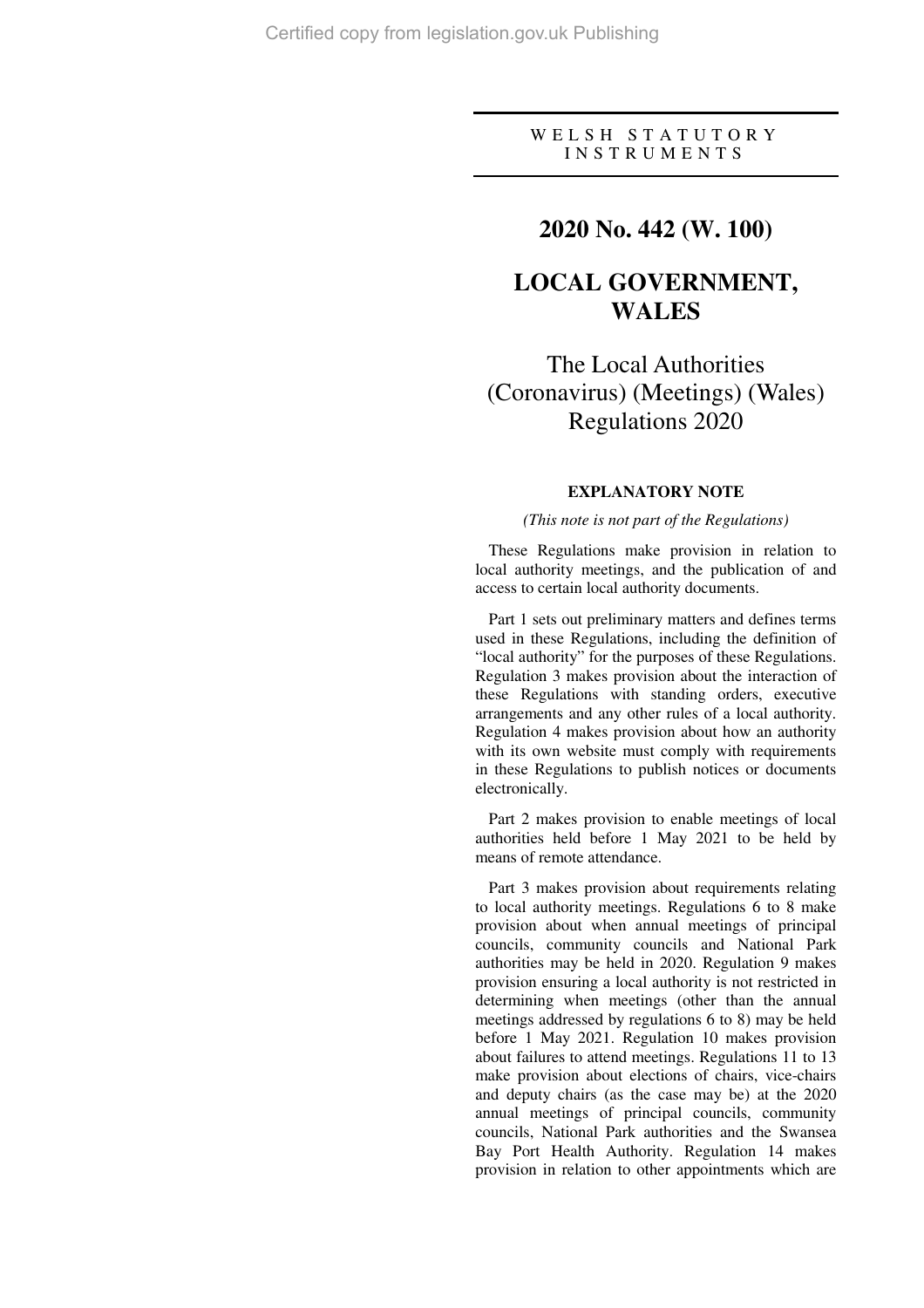made at local authority meetings held before 1 May 2021. Regulation 15 enables the standing orders of a local planning authority to provide for the substitution of members of local planning authority committees and sub-committees. Regulation 16 makes provision about the manner of voting at community council meetings. Regulations 17 and 18 make provision about notices of meetings of principal councils, community councils and National Park authorities held before 1 May 2021, and summonses to members to attend those meetings.

Part 4 makes modifications to public access requirements in relation to certain local authority meetings, decisions of principal council executives, and notices and documents relating to those meetings or decisions. Regulation 20 modifies provisions of the Public Bodies (Admission to Meetings) Act 1960 (c. 67) and regulation 21 modifies provisions of Part 5A of the Local Government Act 1972 (c. 70). Those provisions relate to public access to meetings and to notices and documents relating to meetings. Regulation 22 makes provision about the preparation of the minutes of a meeting under Schedule 12 to the Local Government Act 1972. Regulation 23 modifies provisions of the Local Authorities (Executive Arrangements) (Decision, Documents and Meetings) (Wales) Regulations 2001 (S.I. 2001/2290) (W. 178) in relation to public access to meetings of executives of principal councils and to notices and documents relating to those meetings and to executive decisions.

The Welsh Ministers' Code of Practice on the carrying out of Regulatory Impact Assessments was considered in relation to these Regulations. As a result, it was not considered necessary to carry out a regulatory impact assessment as to the likely costs and benefits of complying with these Regulations.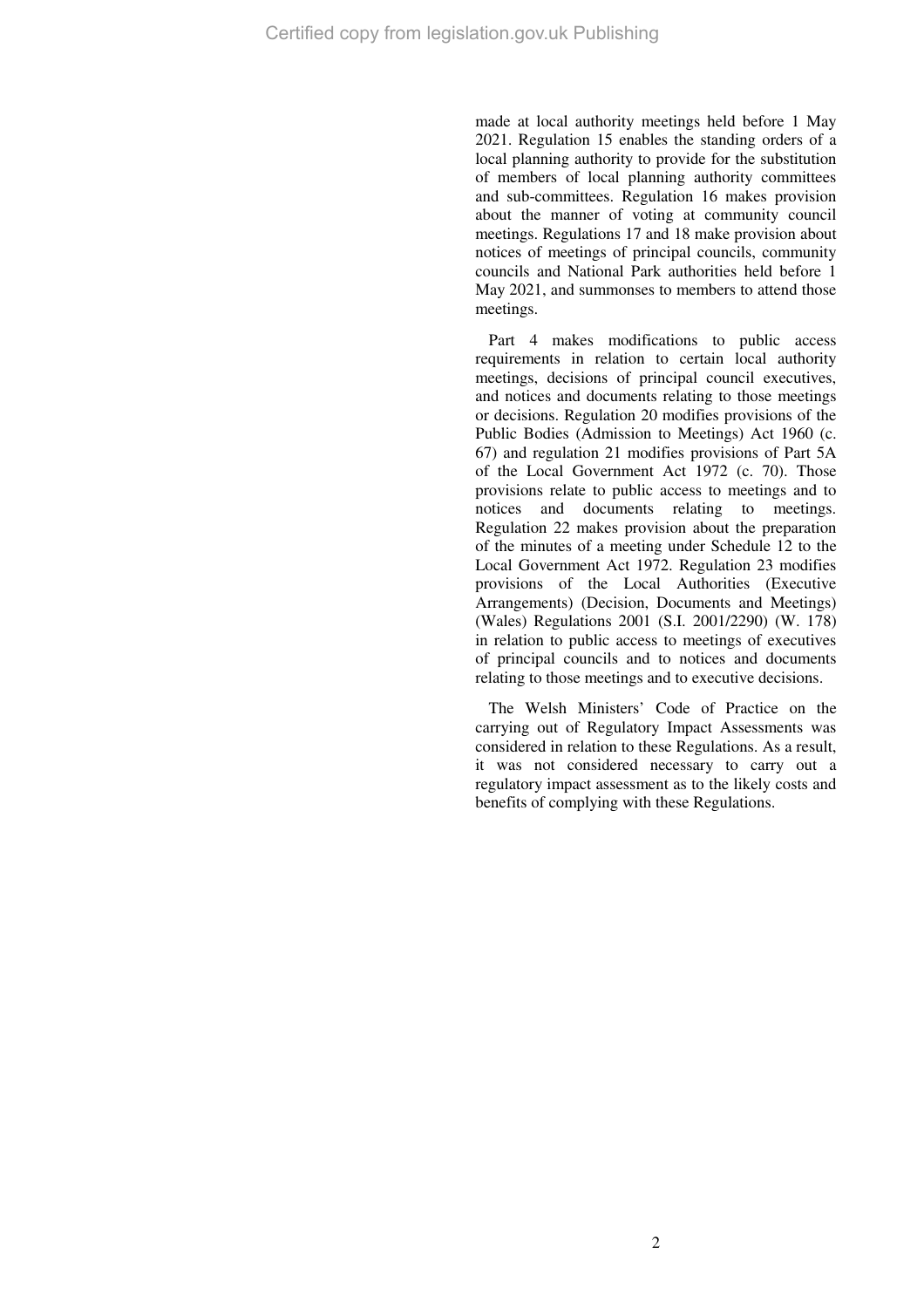## W E L S H S T A T U T O R Y I N S T R U M E N T S

# **2020 No. 442 (W. 100)**

# **LOCAL GOVERNMENT, WALES**

# The Local Authorities (Coronavirus) (Meetings) (Wales) Regulations 2020

| Made              | at 10:00 a.m. on 21 April 2020                                         |
|-------------------|------------------------------------------------------------------------|
| Wales             | Laid before the National Assembly for<br>at 5:30 p.m. on 21 April 2020 |
| Coming into force | 22 April 2020                                                          |

The Welsh Ministers make the following Regulations in exercise of the powers conferred upon them by section 78 of the Coronavirus Act 2020(**1**), sections 20 and 190 of the Local Government and Housing Act 1989(**2**), and sections 22(**3**) and 105 of the Local Government Act 2000(**4**).

# PART 1

## General

## **Title, extent and application, and commencement**

**1.**—(1) The title of these Regulations is the Local Authorities (Coronavirus) (Meetings) (Wales) Regulations 2020.

(2) These Regulations—

 $\overline{a}$ (**1**) 2020 c. 7.

<sup>(</sup>**2**) 1989 c. 42. Functions of the Secretary of State under sections 20 and 190 of the 1989 Act, so far exercisable in relation to Wales transferred to the National Assembly for Wales by virtue of article 2 of, and Schedule 1 to, the National Assembly for Wales (Transfer of Functions) Order 1999 (S.I. 1999/672). Those functions are now exercisable by the Welsh Ministers by virtue of section 162 of, and paragraph 30 of Schedule 11 to, the Government of Wales Act 2006 (c. 32).

<sup>(</sup>**3**) Paragraph 28 of Schedule 3 to the Localism Act 2011 (c. 20) substituted the words "Welsh Ministers" for "National Assembly for Wales" in section 22.

<sup>(</sup>**4**) 2000 c. 22.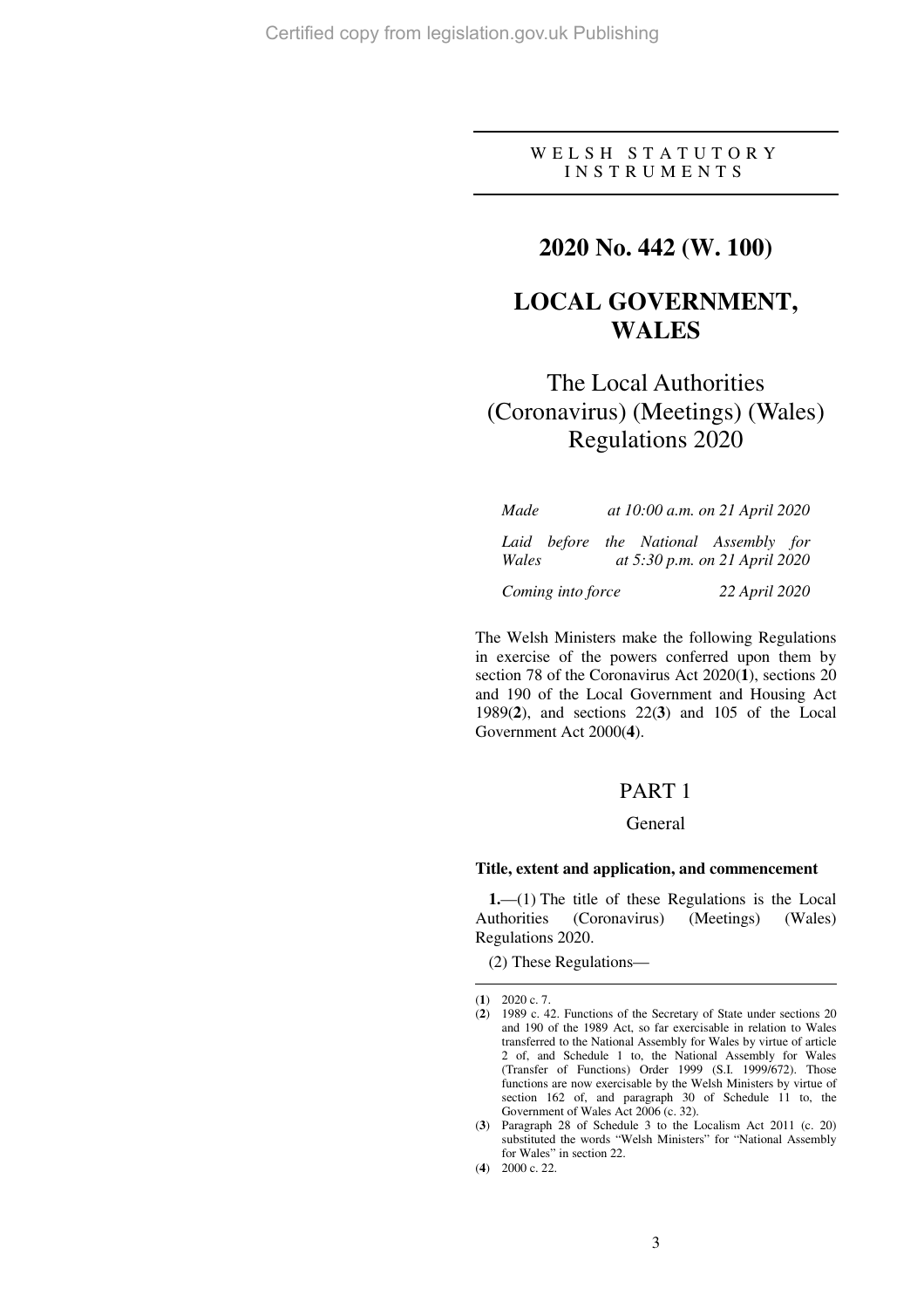- (a) extend to England and Wales;
- (b) apply in relation to Wales.

(3) These Regulations come into force on 22 April 2020.

#### **Interpretation**

**2.** In these Regulations—

"the 1972 Act" ("*Deddf 1972*") means the Local Government Act 1972(**1**);

"enactment" ("*deddfiad*") means an enactment to the extent it contains provision which would be within the legislative competence of the National Assembly for Wales if it were contained in an Act of the Assembly;

"local authority" ("*awdurdod lleol*") means—

- (a) a principal council;
- (b) an executive of a principal council (within the meaning of Part 2 of the Local Government Act 2000);
- (c) a community council;
- (d) a joint board for an area in Wales, continued in being by virtue of section 263(1) of the 1972 Act;
- (e) a port health authority for a port health district in Wales, constituted under section 2 of the Public Health (Control of Disease) Act 1984(**2**);
- (f) a fire and rescue authority for an area in Wales, constituted by a scheme under section 2 of the Fire and Rescue Services Act 2004(**3**) or a scheme to which section 4 of that Act applies;
- (g) a National Park authority;
- (h) a joint committee of two or more of the bodies mentioned in any of paragraphs (a) to (g);
- (i) a committee or sub-committee of any of the bodies mentioned in any of paragraphs (a) to (h);

"National Park authority" ("*awdurdod Parc Cenedlaethol*") means a National Park authority for an area in Wales, established under section 63 of the Environment Act 1995(**4**);

"principal council" ("*prif gyngor*") means a council for a county or county borough in Wales.

<sup>(</sup>**1**) 1972 c. 70.

<sup>(</sup>**2**) 1984 c. 22.

<sup>(</sup>**3**) 2004 c. 21. (**4**) 1995 c. 25.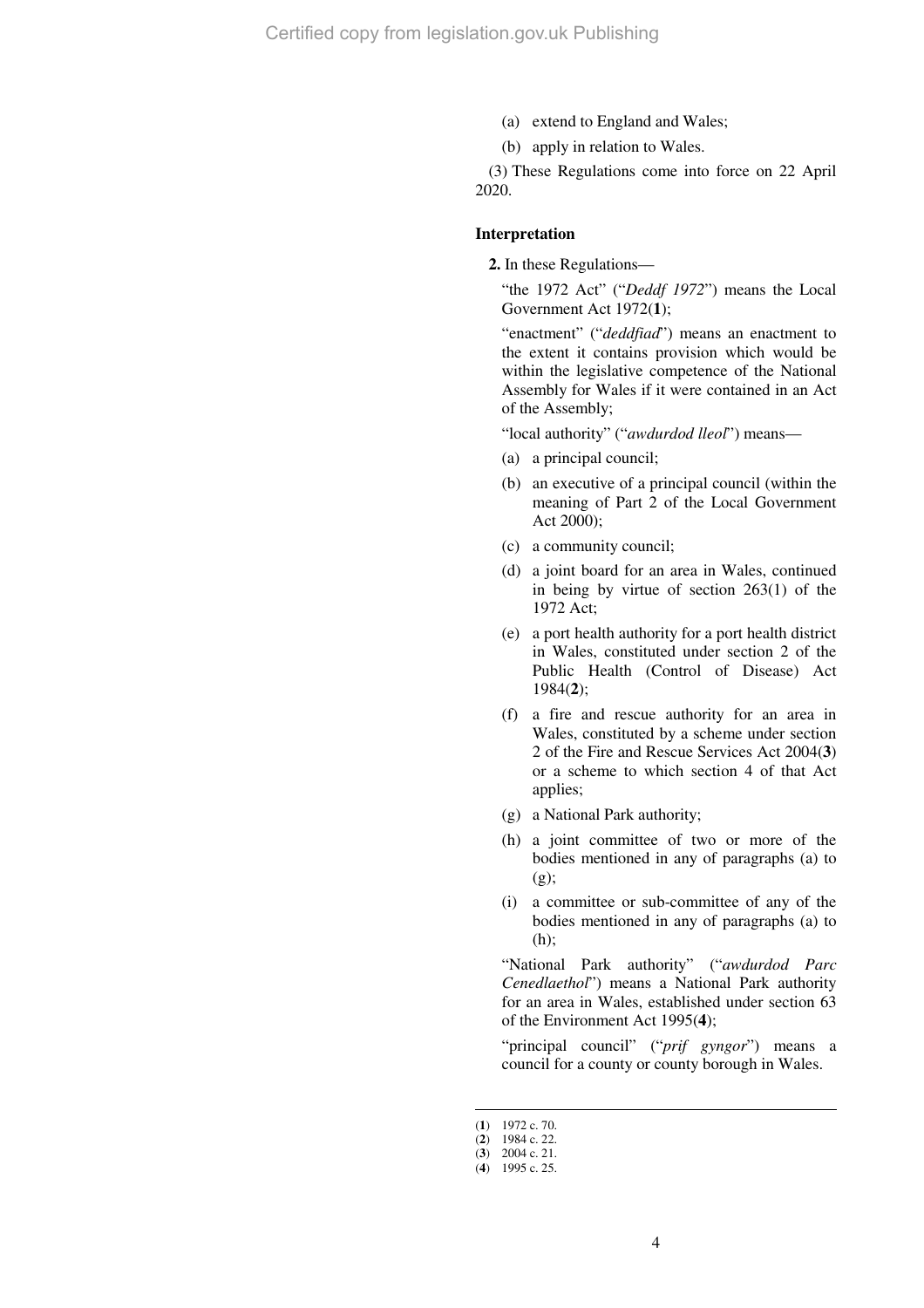#### **Interaction with standing orders etc.**

**3.**—(1) The provision made in these Regulations applies regardless of any provision contained in the standing orders, executive arrangements or any other rules of a local authority.

(2) To the extent that any provision in standing orders, executive arrangements or other rules of a local authority is incompatible with any provision in these Regulations, it has no effect while the provision in these Regulations has effect.

#### **Publishing electronically**

**4.** A requirement imposed by virtue of these Regulations to publish a notice or document electronically is, if the body on whom the requirement is imposed has its own website, a requirement to publish on that website.

# PART 2

## Remote attendance

#### **Remote attendance**

 $\overline{a}$ 

**5.**—(1) Section 4 of the Local Government (Wales) Measure 2011(1) (remote attendance at principal council meetings) does not have effect in relation to a meeting held before 1 May 2021.

(2) A meeting of a local authority held before that date may be held by means of any equipment or other facility which enables persons who are not in the same place to speak to and be heard by each other (whether or not the equipment or facility also enables those persons to see each other).

(3) A reference in any enactment or other instrument to—

- (a) the attendance or presence of a person at a local authority meeting includes, in relation to a meeting which is held by the means described in paragraph (2), attendance by the use of those means;
- (b) the place at which a meeting of a local authority is held is not to be read as limited to a single physical location.

(4) Nothing in this regulation limits a local authority's powers to make standing orders, executive arrangements or other rules about meetings held by the means described in paragraph (2).

<sup>(</sup>**1**) 2011 nawm 4. Section 4 was amended by section 59 of the Local Government (Democracy) (Wales) Act 2013 (anaw 4).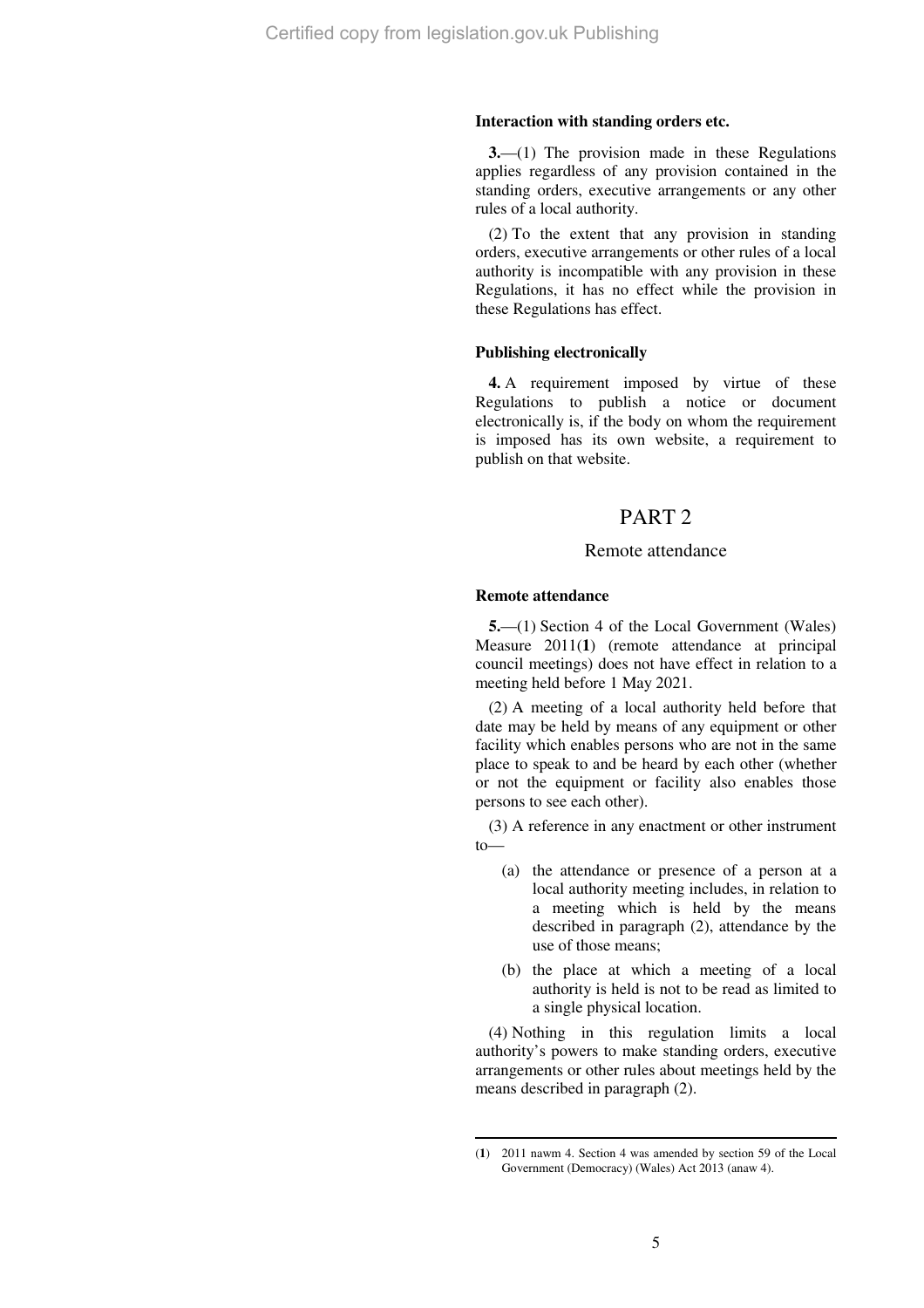(5) A local authority must have regard to any guidance issued by the Welsh Ministers for the purposes of this regulation.

## PART 3

## Requirements relating to meetings

#### **When certain annual meetings may be held**

**6.**—(1) Paragraph (2) applies in relation to a principal council that has not held an annual meeting—

- (a) on or after 1 March 2020, and
- (b) before the coming into force of these Regulations.

(2) Schedule 12 to the 1972 Act (meetings and proceedings of local authorities) is to be read as if, in paragraph 1(2) (annual meetings of principal councils), before paragraph (b)(**1**) there were inserted—

> "(ab) in 2020, on such day in 2020 as the proper officer of the council may fix;".

**7.** Schedule 12 to the 1972 Act is to be read as if, in paragraph 23(2)(**2**) (annual meetings of community councils), after "take office," there were inserted "in 2020, the annual meeting is to be held on such day in 2020 as the proper officer of the council may determine,".

**8.** Paragraph 2 of Schedule 3 to the National Park Authorities (Wales) Order 1995(**3**) (annual meetings) is to be read as if—

(a) after sub-paragraph (1), there were inserted—

"(1A) But in 2020, the annual meeting is to be on such day in that year, and at such hour, as is fixed by the chair of the Authority after consulting the proper officer of the Authority.";

(b) in sub-paragraph (2), at the beginning there were inserted "Other than in 2020,".

#### **Date and time of other meetings**

 $\overline{a}$ 

**9.**—(1) A meeting which, by virtue of an enactment or other instrument, a local authority is required to hold before 1 May 2021 may be held on such day and at such time before 1 May 2021 as the local authority

<sup>(</sup>**1**) Paragraph 1(2)(b) was amended by section 1(6) of the Elections Act 2001 (c. 7).

<sup>(</sup>**2**) Paragraph 23(2) was amended by article 4 of the Elections Act 2001 (Supplemental Provisions) Order 2001 (S.I. 2001/1630).

<sup>(</sup>**3**) S.I. 1995/2803. There are amendments to Schedule 3 none of which are relevant.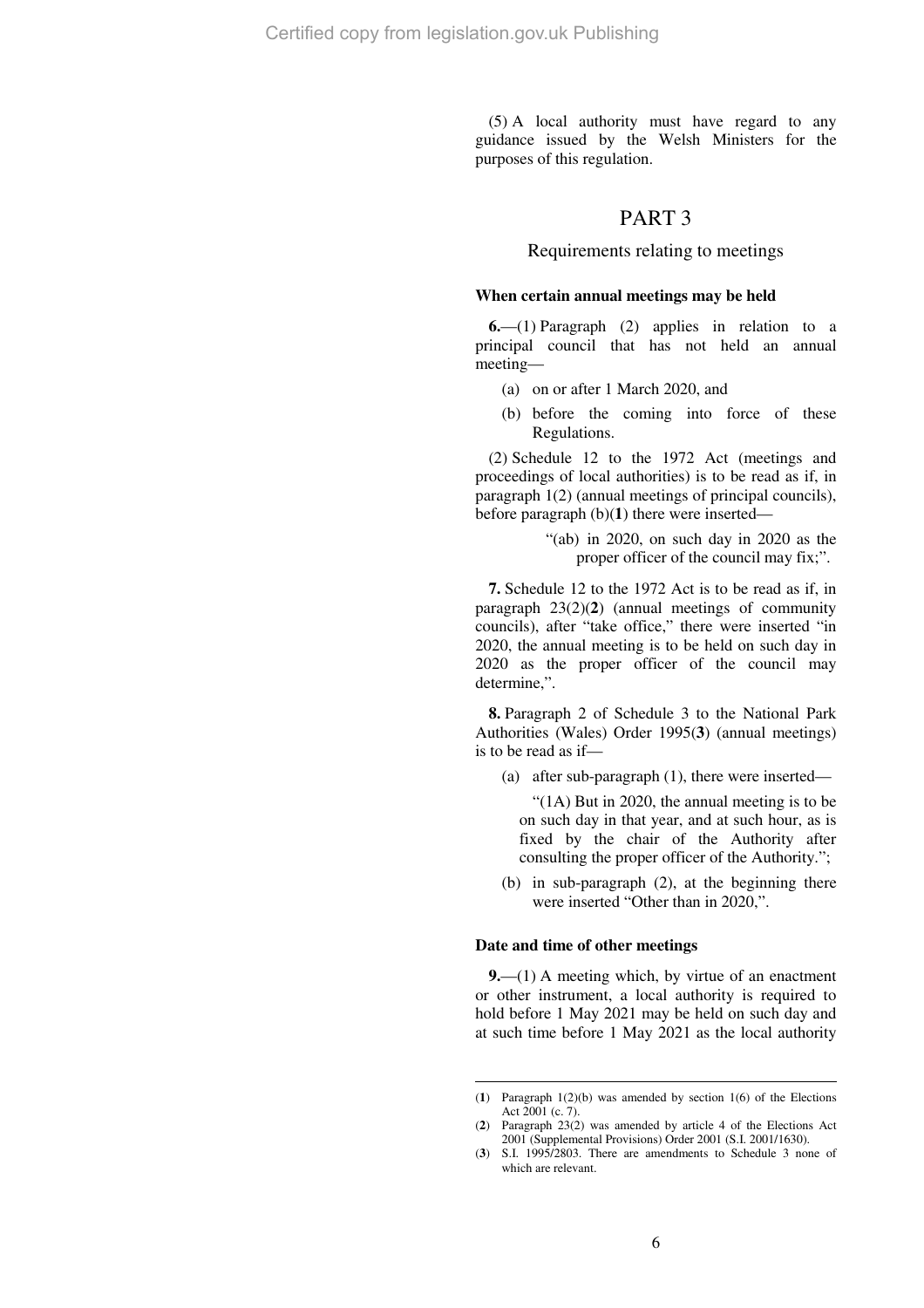may determine (whether or not it is subject to any other requirements as to when it must be held).

(2) In this regulation, "meeting" does not include an annual meeting of—

- (a) a principal council;
- (b) a community council;
- (c) a National Park authority.

#### **Failure to attend meetings**

**10.** Section 85(**1**) of the 1972 Act (vacation of office by failure to attend meetings) is to be read in relation to a local authority to which that section applies (by virtue of any enactment) as if—

- (a) in subsection  $(3B)$ , for " $(3C)$  and  $(3D)$ " there were substituted "(3C) to (3D)";
- (b) after subsection (3C) there were inserted—

"(3CA) In relation to a member of a local authority in Wales, the period—

- (a) beginning with the day on which the Local Authorities (Coronavirus) (Meetings) (Wales) Regulations 2020 come into force, and
- (b) ending with the first day after the day mentioned in paragraph (a) on which a meeting is held, attendance at which would be—
	- (i) attendance by the member at a meeting of the local authority for the purposes of subsection (1), or
	- (ii) if the member is a member of the executive of the local authority, attendance by the member at a meeting of the executive for the purposes of subsection (2A),

is to be disregarded.";

 $\overline{a}$ 

(c) in subsection (3D), in each of paragraphs (a) and (b) after "(3C)" there were inserted "or (as the case may be) (3CA)".

## **Election of chairs and vice-chairs of principal councils and community councils at annual meetings**

**11.**—(1) The 1972 Act is to be read subject to this regulation.

(2) Section 22(1) (chair) is to be read as if after "councillors" there were inserted "; but if there is no election of a chair at the annual meeting of the council

<sup>(</sup>**1**) Subsections (3B), (3C) and (3D) were inserted by section 31 of the Local Government (Wales) Measure 2011 (nawm 4).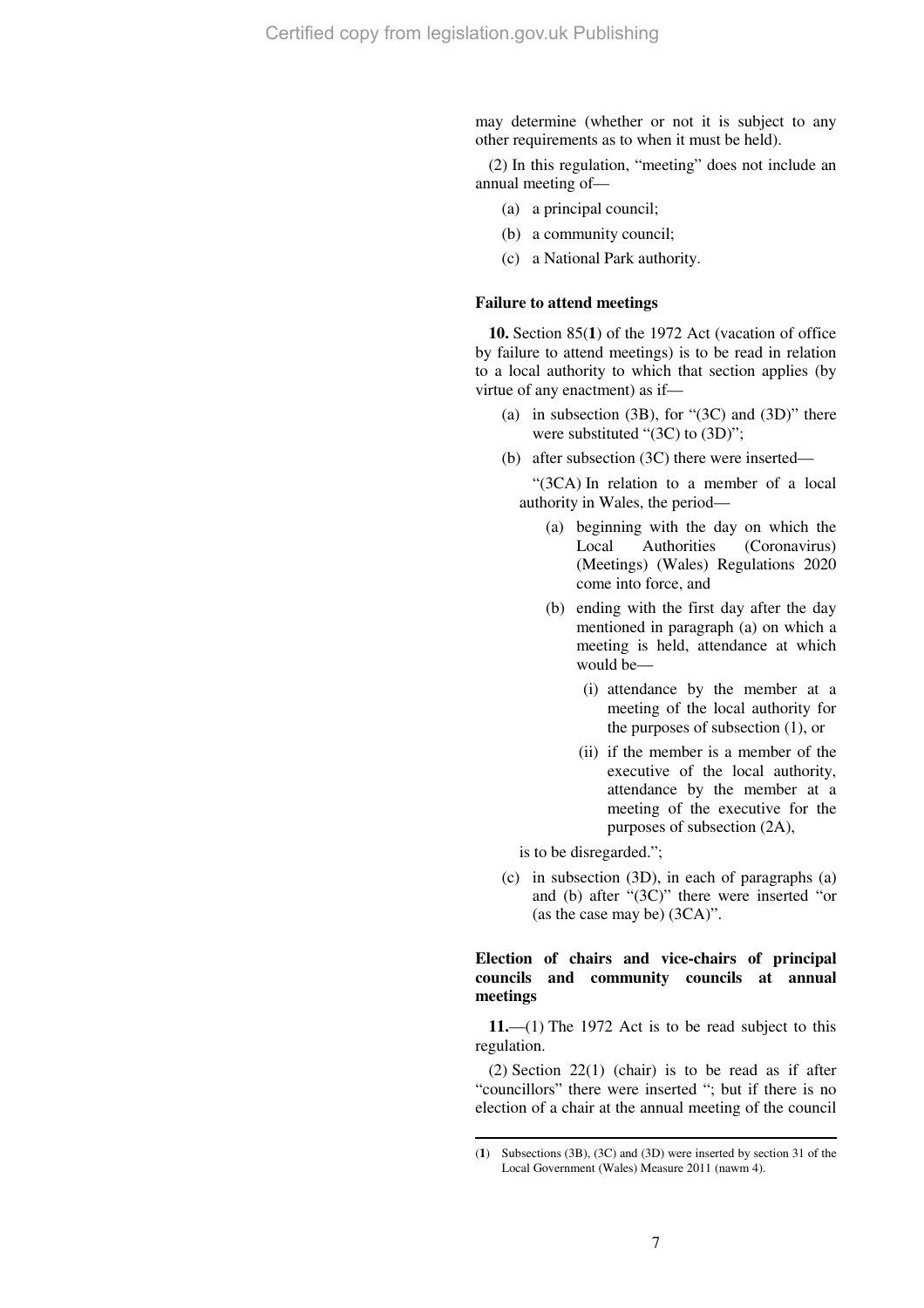in 2020, the person holding office as chair immediately before the annual meeting of the council in 2020 may continue to hold office."

(3) Section 23 (election of chair) is to be read as if—

- (a) in subsection (1), after "council" there were inserted "unless, in relation to the annual meeting held in 2020, the council decides not to hold an election of a chair at that meeting";
- (b) after subsection (1) there were inserted—

"(1A) A principal council that did not elect a chair at its annual meeting held in 2020 may hold an election of a chair at any time before the annual meeting held in 2021 (but not after 30 April 2021)."

(4) Section 24(2) (vice-chair) is to be read as if for "the election of a chairman at the next annual meeting of the council" there were substituted "the next election of a chair held other than under section 88".

(5) Section 34 (community councils) is to be read as if—

- (a) in subsection (1), after "councillors" there were inserted "; but if there is no election of a chair at the annual meeting of the council in 2020, the person holding office as chair immediately before the annual meeting of the council in 2020 may continue to hold office";
- (b) in subsection (2), after "subsection (3) below" there were inserted "; but the community council may decide not to hold an election of a chair at the annual meeting held in 2020";
- (c) after subsection (2) there were inserted—

"(2A) A community council that did not elect a chair at its annual meeting held in 2020 may hold an election of a chair at any time before 1 May 2021.";

(d) in subsection (7), for "the election of a chairman at the next annual meeting of the council" there were substituted "the next election of a chair held other than under section 88".

## **Election of chairs and deputy chairs of National Park authorities at annual meetings**

**12.** Paragraph 5(2) of Schedule 7 to the Environment Act 1995(**1**) (National Park authorities) is to be read as if for "not exceeding one year" there were substituted "ending when the annual meeting of the authority which follows their election is held under paragraph 2(1) of Schedule 3 to the National Park Authorities (Wales) Order 1995 (S.I. 1995/2803)".

<sup>(</sup>**1**) 1995 c. 25.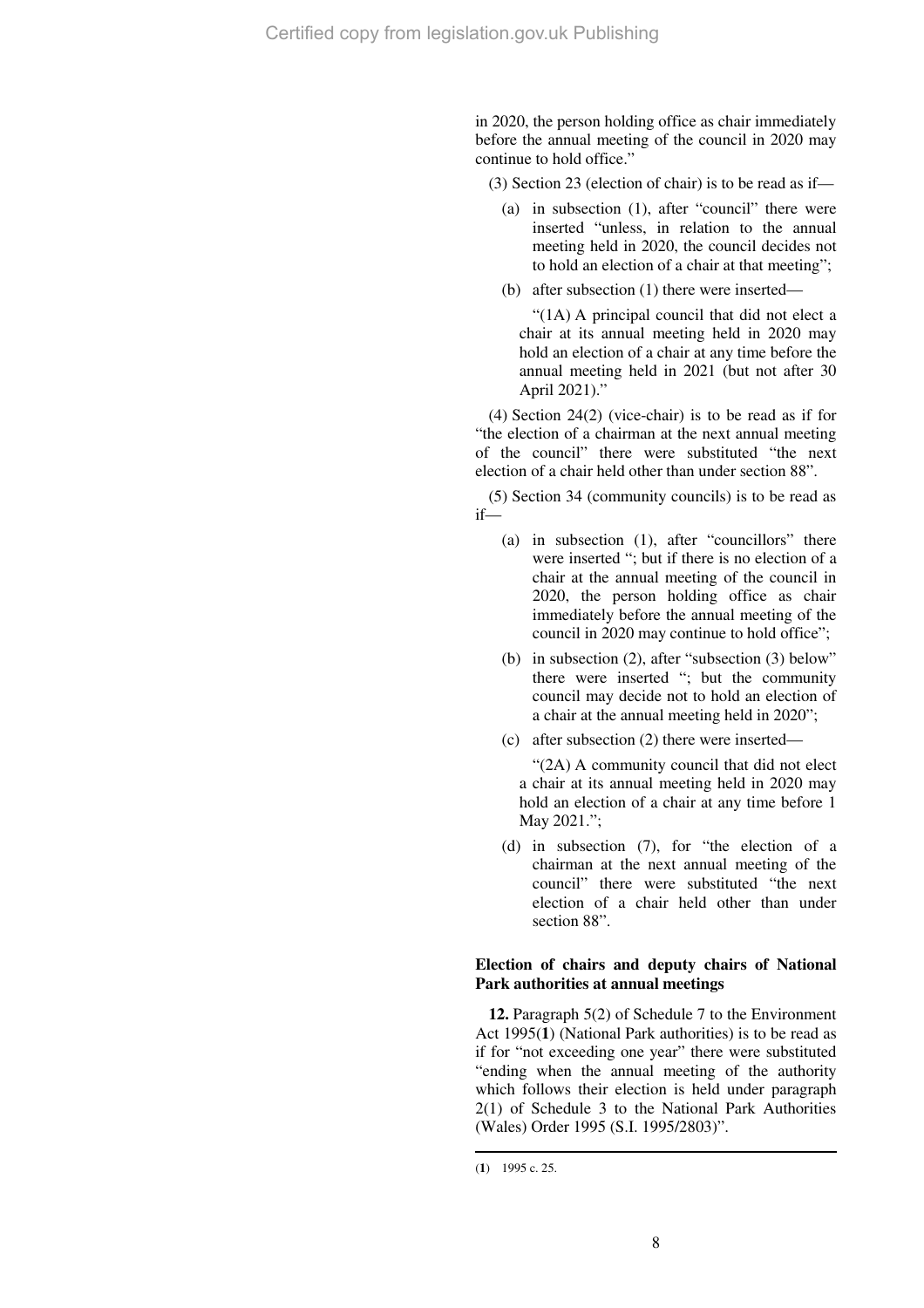## **Election of chair of the joint board of Swansea Bay Port Health Authority at annual meeting**

**13.** Article 5 of the Swansea Bay Port Health Authority Order 1991(**1**) is to be read as if—

- (a) in paragraph (1), after "amongst the members" there were inserted "unless, in relation to the annual meeting held in 2020, the board decides not to hold an election of a chair at that meeting; if there is no election at that meeting the person holding office as chair immediately before that meeting may hold office for more than one year";
- (b) in paragraph (2), after "board" there were inserted "unless, in relation to the annual meeting held in 2020, the board decides not to hold an election of a chair at that meeting".

## **Other appointments and elections required to take place at meetings**

**14.**—(1) In this regulation—

"relevant meeting" ("*cyfarfod perthnasol*") means a meeting of a local authority to be held before 1 May 2021;

"relevant office" ("*swydd berthnasol*") means an office to which a person is appointed or elected at a relevant meeting, other than the offices of—

- (a) chair and vice-chair of a principal council;
- (b) chair and vice-chair of a community council;
- (c) chair and deputy chair of a National Park authority;
- (d) chair of Swansea Bay Port Health Authority.

(2) Any requirement imposed by any enactment or other instrument to appoint or elect a person to a relevant office at a relevant meeting, other than a requirement to fill a vacancy in that office, is to be treated as a power to appoint or elect a person to that office at any relevant meeting.

(3) The term of office of a person holding a relevant office immediately before these Regulations come into force continues until immediately before that person's successor assumes office, despite any provision to the contrary in any enactment or other instrument, other than provision relating to vacating office before the end of the term of office.

<sup>(</sup>**1**) S.I. 1991/1773.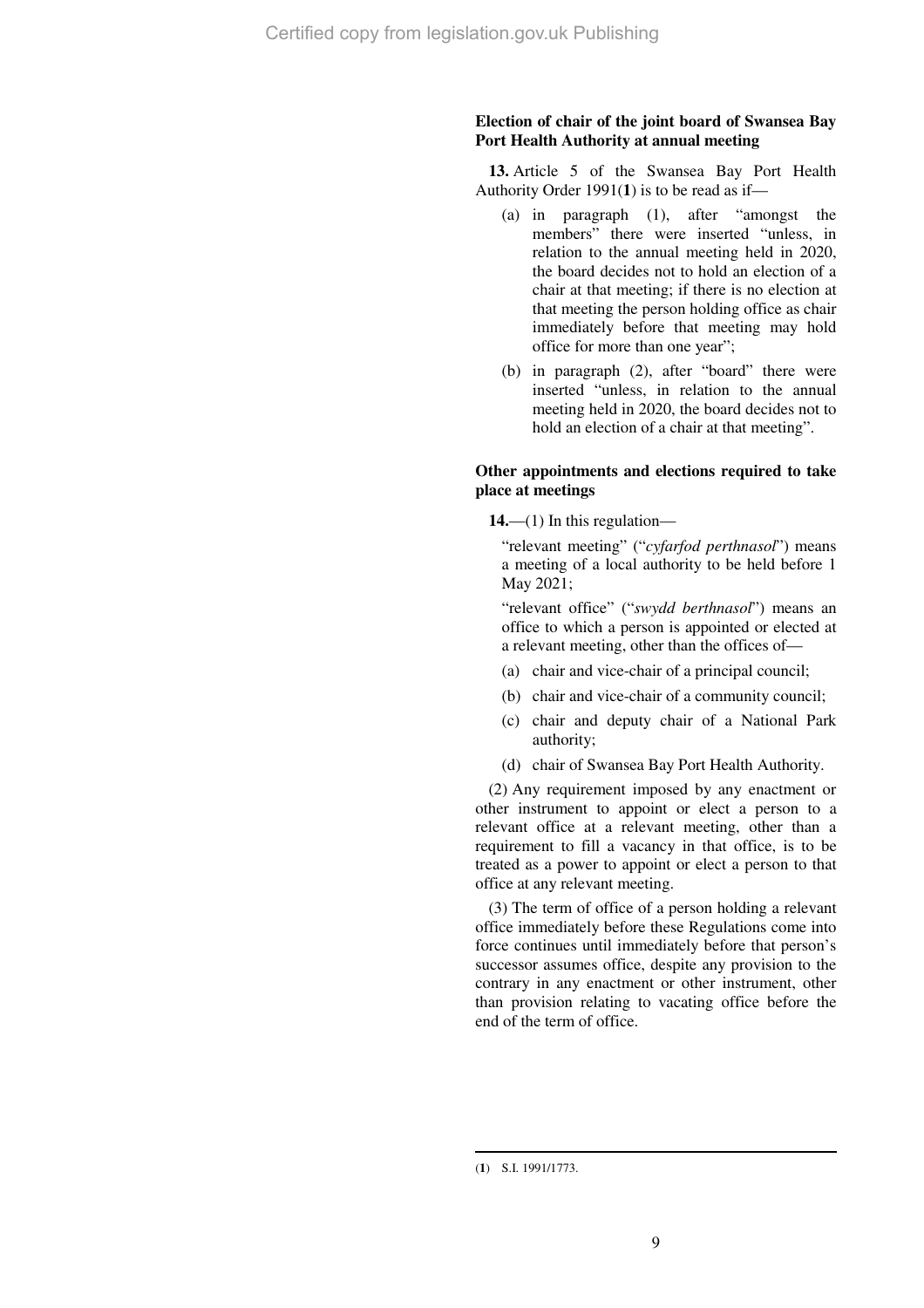## **Substitute members of local planning authority committees**

**15.** Until the end of 30 April 2021, the Local Authorities (Standing Orders) (Wales) Regulations 2006(**1**) are to be read as if—

- (a) in regulation  $4A$ , paragraph  $(3)(b)$  were omitted;
- (b) in Schedule 2A(**2**), paragraph 2 (standing order relating to local planning authorities) were omitted.

#### **Voting at community council meetings**

**16.** Paragraph 29 of Schedule 12 to the 1972 Act (voting at community council meetings) has effect in relation to a meeting held before 1 May 2021 as if for sub-paragraph (1) there were substituted—

> "(1) The manner of voting at meetings of a community council is to be decided by the council, but (if a vote is necessary on that question) the proper officer is to determine the manner of voting on that decision; if agreement cannot be reached, the proper officer is to determine the manner of voting on all other matters."

#### **Notices and summonses**

**17.**—(1) Paragraph 4 of Schedule 12 to the 1972 Act (meetings of principal councils) has effect in relation to a meeting held before 1 May 2021 as if—

- (a) in sub-paragraph  $(2)$ 
	- (i) in paragraph (a), for "and place of the intended meeting shall be published at the council's offices", there were substituted "of the meeting and, if the meeting is to be open to the public, how to access the meeting, must be published electronically";
	- (ii) in paragraph (a), for "be signed by those members" there were substituted "set out the names of those members";
	- (iii) in paragraph (b), for "signed by the proper officer of the council" there were substituted "authenticated by the proper officer of the council in such manner as the proper officer considers appropriate";
	- (iv) for the words from "shall" to the end of paragraph (b) there were substituted

<sup>(</sup>**1**) S.I. 2006/1275 (W. 121).

<sup>(</sup>**2**) Schedule 2A was inserted by regulation 2(4) of the Local Authorities (Standing Orders) (Wales) (Amendment) Regulations 2017 (S.I. 2017/460 (W. 98)).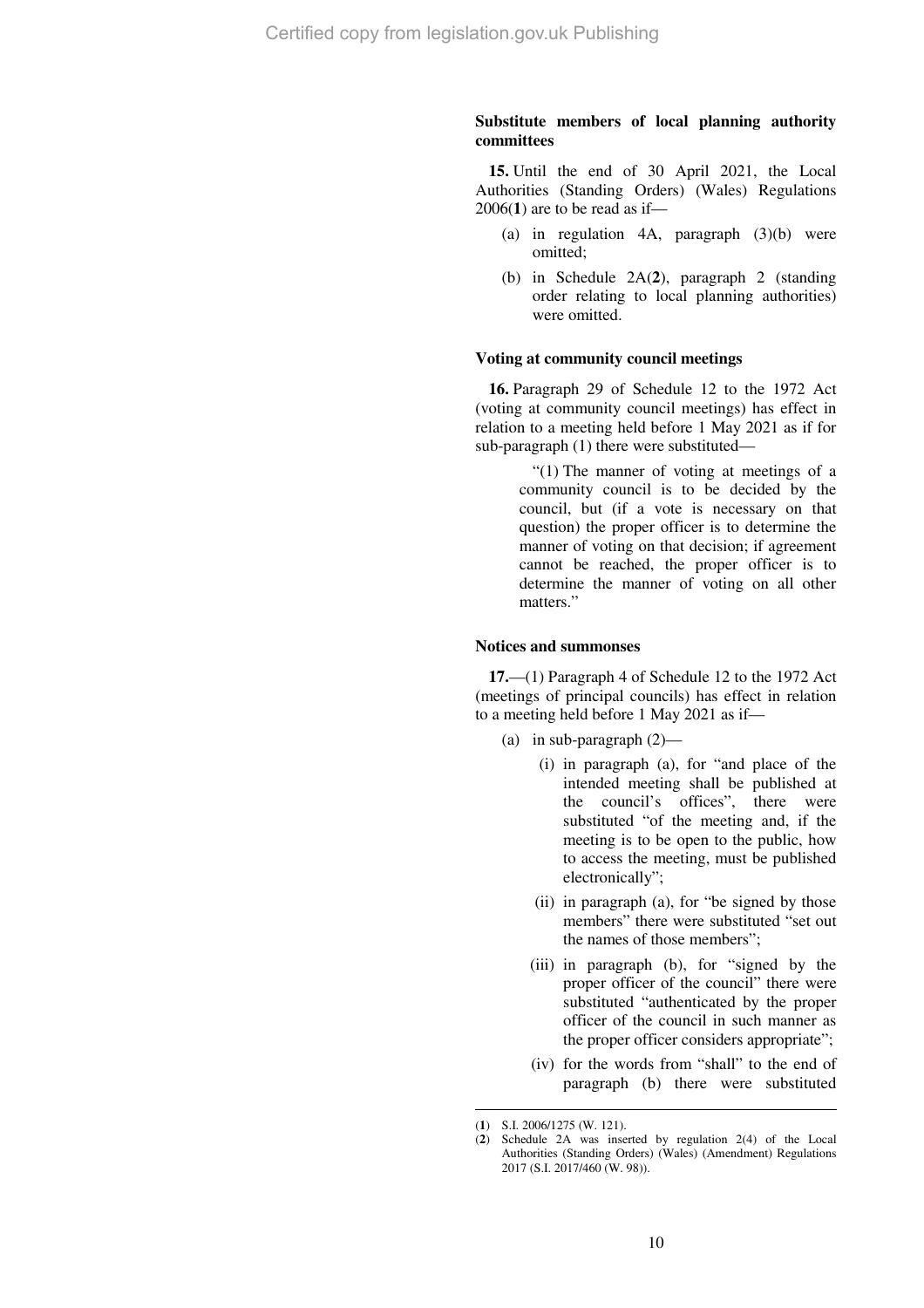"must be sent to every member of the council by—

- (a) sending it by post to the member's place of residence, or
- (b) sending it electronically.";
- (b) sub-paragraph (3) were omitted.

(2) Paragraph 26(2)(**1**) of Schedule 12 (meetings of community councils) has effect in relation to a meeting held before 1 May 2021 as if—

- (a) in paragraph (a)—
	- (i) for "and place of the intended meeting shall be published electronically and fixed in some conspicuous place in the community", there were substituted "of the meeting and, if the meeting is to be open to the public, how to access the meeting, must be published electronically";
	- (ii) for "be signed by those members" there were substituted "set out the names of those members";
- (b) in paragraph (b)—
	- (i) for "signed by the proper officer of the council" there were substituted "authenticated by the proper officer of the council in such manner as the proper officer considers appropriate";
	- (ii) for the words from "shall" to the end of that paragraph there were substituted "must be sent to every member of the council by—
		- (a) sending it by post to the member's place of residence, or
		- (b) sending it electronically."

**18.** Paragraph 6 of Schedule 3 to the National Park Authorities (Wales) Order 1995 (calling of meetings) has effect in relation to a meeting held before 1 May 2021 as if—

(a) in sub-paragraph  $(2)(a)$ —

 $\overline{a}$ 

(i) for "and place of the intended meeting shall be published at the principal offices of the Authority", there were substituted "of the meeting and, if the meeting is to be open to the public, how to access the meeting, must be published electronically";

<sup>(</sup>**1**) Paragraph 26(2) was amended by section 57 of the Local Government (Democracy) (Wales) Act 2013 (anaw 4).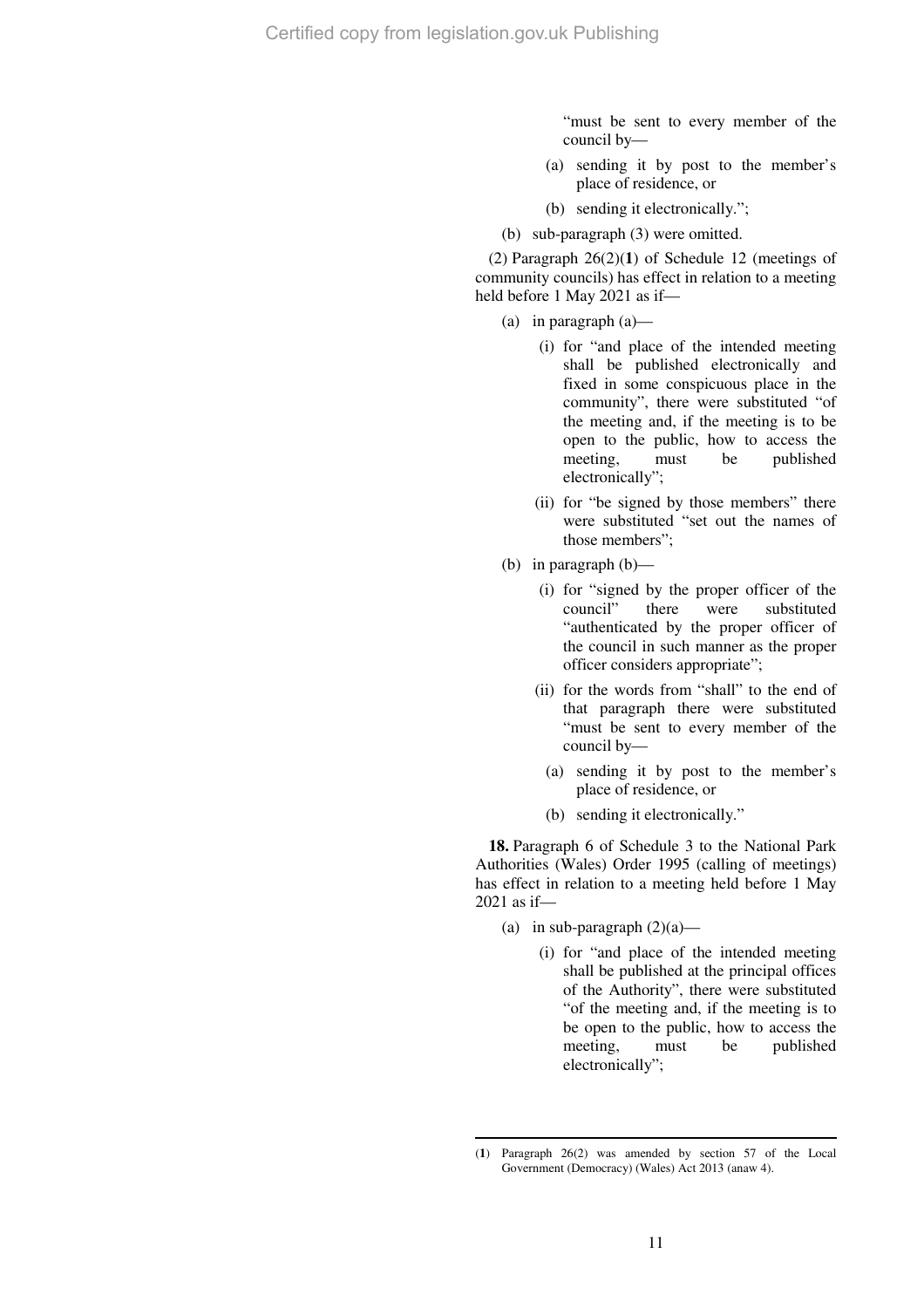- (ii) for "be signed by those members" there were substituted "set out the names of those members";
- (b) in sub-paragraph  $(2)(b)(1)$ 
	- (i) for "signed by the proper officer of the Authority shall, subject to sub-paragraph (3) below, be left at or" there were substituted "authenticated by the proper officer of the Authority in such manner as the proper officer considers appropriate, must be";
	- (ii) "usual" were omitted;
	- (iii) after "member of the Authority" there were inserted "or sent electronically to every member of the Authority,";
- (c) sub-paragraph (3) were omitted.

# PART 4

## Modification of public access requirements

## **Access to meetings of certain local authorities and related documents**

**19.** This Part of these Regulations, other than regulation 22, ceases to have effect at the end of 30 April 2021.

**20.**—(1) Section 1 of the Public Bodies (Admission to Meetings) Act 1960(**2**) has effect in relation to a meeting of a local authority to which that Act applies (by virtue of any enactment) held before the end of 30 April 2021 as if—

- (a) subsection (1)(**3**) were omitted;
- (b) in subsection (2)—
	- (i) for "A body may, by resolution, exclude the public from a meeting" there were substituted "Where a meeting is open to the public, a body may, by resolution exclude the public from the meeting";
	- (ii) the words from "and where such a resolution" to the end were omitted;
- (c) in subsection  $(4)$ 
	- (i) for the words before paragraph (a) there<br>were substituted "The following were substituted "The following

<sup>(</sup>**1**) Paragraph 6(2)(b) was amended by paragraph 52 of Schedule 4 to the Natural Resources Body for Wales (Functions) Order 2013 (S.I. 2013/755 (W. 90)).

<sup>(</sup>**2**) 1960 c. 67.

<sup>(</sup>**3**) Subsection (1) was amended by section 3 of, and Schedule 2 to, the Local Government (Access to Information) Act 1985 (c. 43).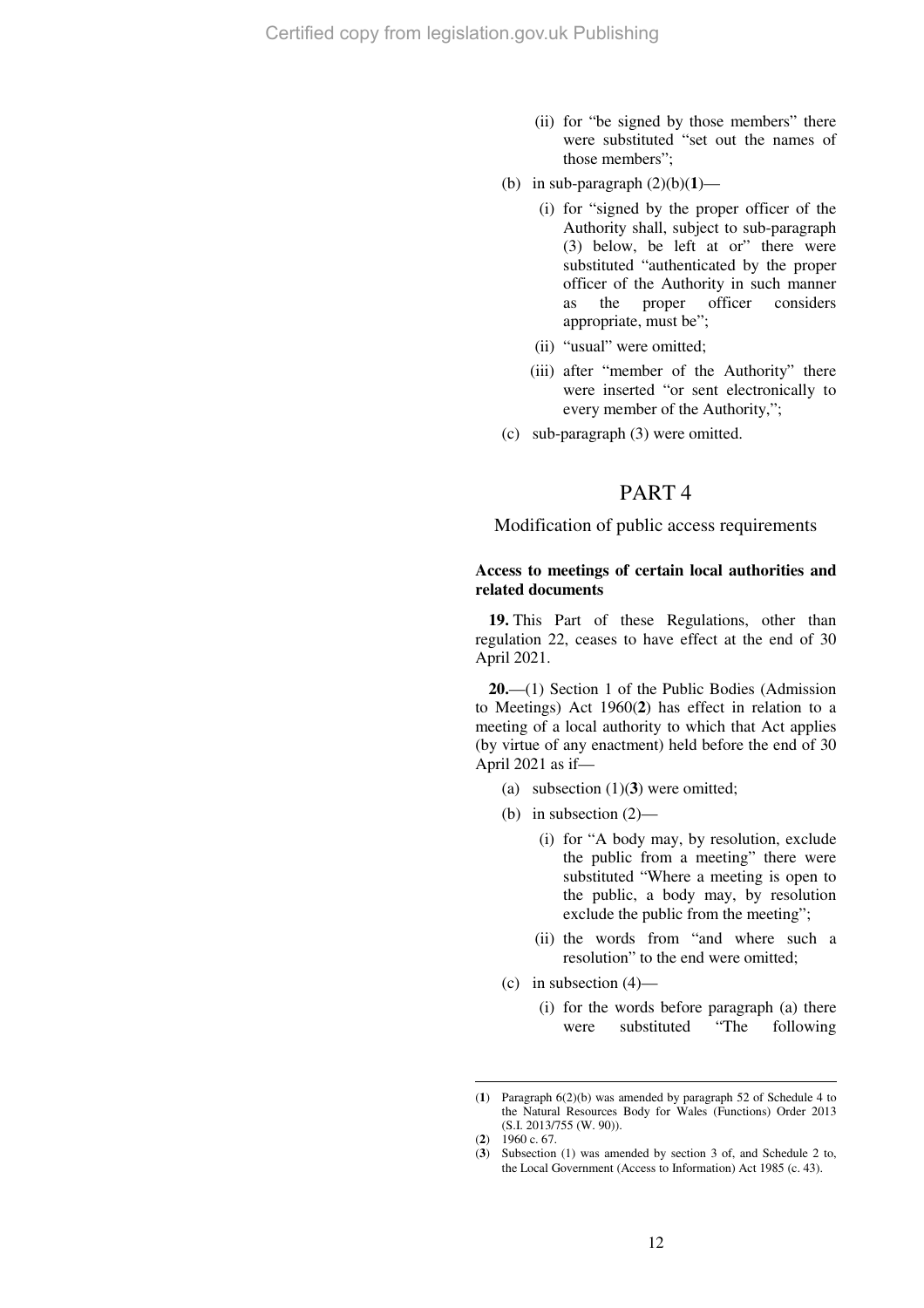provisions apply in relation to a meeting of a body—";

- (ii) for paragraphs (a) and (b) there were substituted—
	- "(a) public notice of the time of the meeting and, if the meeting is to be open to the public, how to access the meeting, must be given by publishing it electronically at least three clear days before the meeting or, if the meeting is convened at shorter notice, then as soon as reasonably practicable;
	- (b) the agenda for the meeting as supplied to members of the body must also be published electronically in advance of the meeting (but excluding, if thought fit, any relevant item), together with such further statements or particulars, if any, as are necessary to indicate the nature of the items included or, if thought fit in the case of any item, any reports or other documents supplied to members of the body in connection with the item:":
- (iii) in paragraph (c), the words from "and duly accredited" to the end were omitted;
- (d) before subsection (5) there were inserted—

"(4B) In subsection (4), "relevant item" means—

- (a) where a meeting or part of a meeting is not likely to be open to the public by virtue of section  $1(2)$ , an item that would be considered while the meeting is not open to the public;
- (b) where a meeting is not to be open to the public other than by virtue of section  $1(2)$ , an item which, in the opinion of the proper officer, would have been likely, had section  $1(1)$ applied, to have been considered while the meeting was not open to the public by virtue of section 1(2).";
- (e) in subsection (5), for the words from the beginning to "publication thereby" there were substituted "Where a document is published under subsection (4), the publication thereby";
- (f) subsection (7) were omitted.

(2) Section 100 of the 1972 Act (committee meetings) has effect in relation to a meeting of a local authority to which that section applies (by virtue of any enactment) held before the end of 30 April 2021 as if—

(a) for subsection (1) there were substituted—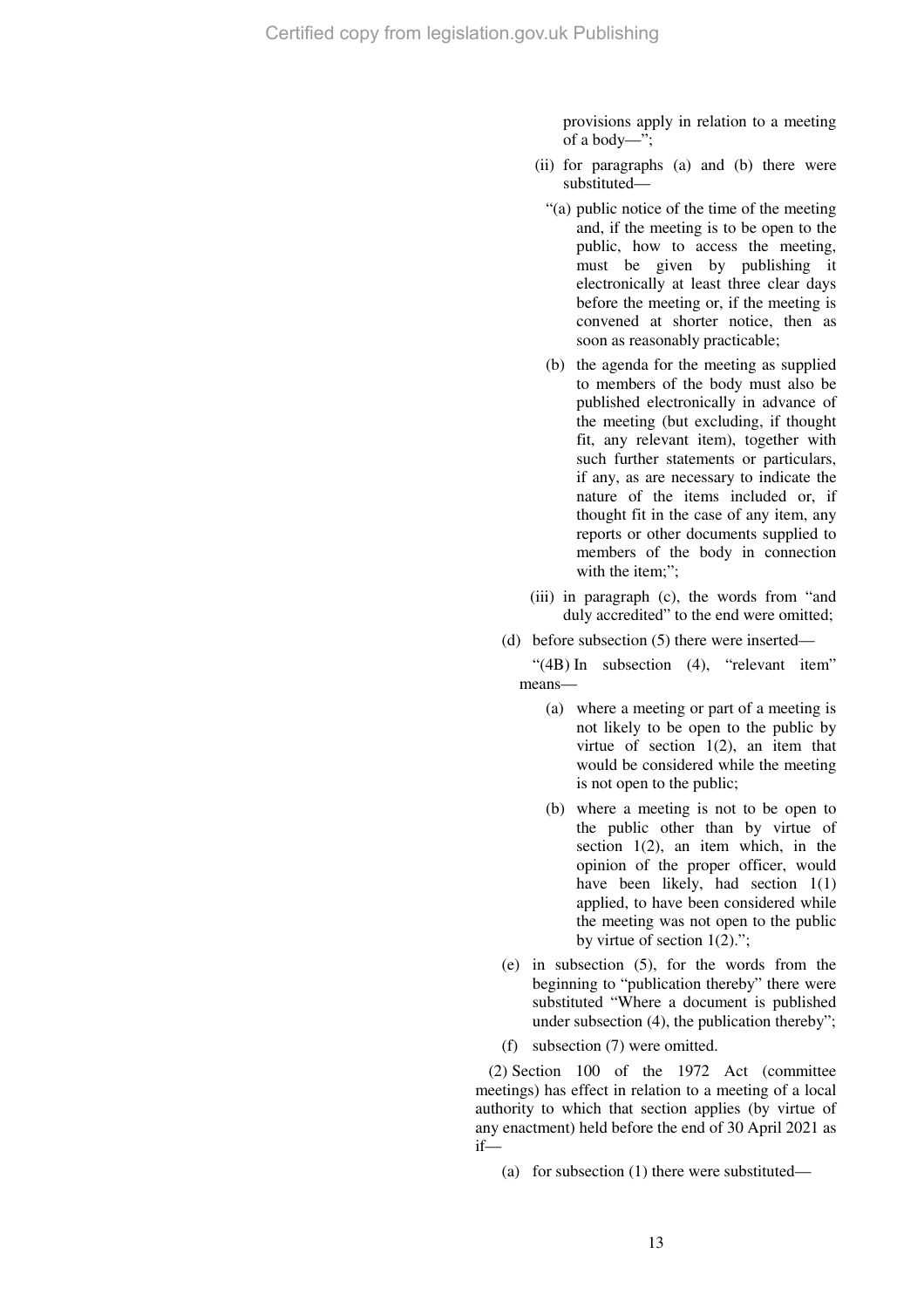"(1) The Public Bodies (Admission to Meetings) Act 1960 ("the 1960 Act") has effect in relation to meetings of committees of local authorities, subject to subsection (2).";

(b) subsection (3) were omitted.

**21.**—(1) Part 5A(**1**) of the 1972 Act has effect as set out in this regulation in relation to a meeting of a local authority to which that Part applies (by virtue of any enactment), held before the end of 30 April 2021.

(2) Section 100A is to be read as if—

- (a) subsection (1) were omitted;
- (b) in each of subsections (2) and (4), at the beginning there were inserted "Where a meeting is open to the public,";
- (c) in subsection (5) for "this section does not require the meeting to be open" there were substituted "the meeting is not to be open";
- (d) in subsection  $(6)$ 
	- (i) for paragraph (a) there were substituted—
	- "(a) public notice of the time of the meeting and, if the meeting is to be open to the public, how to access the meeting, must be given by publishing it electronically at least three clear days before the meeting or, if the meeting is convened at shorter notice, then as soon as reasonably practicable;";
	- (ii) paragraph (c) were omitted.
- (3) Section 100B is to be read as if—
	- (a) in subsection (1), for "open to inspection by members of the public at the offices of the council" there were substituted "published electronically";
	- (b) in subsection (2), for "items during which, in his opinion, the meeting is likely not to be open to the public" there were substituted "—
		- (a) if the meeting is to be open to the public, items during which, in the proper officer's opinion, the meeting is likely not to be open to the public by virtue of section  $100A(2)$  or  $(4)$ , or
		- (b) if the meeting is not to be open to the public other than by virtue of section  $100A(2)$  or  $(4)$ , items during which, in the proper officer's opinion, it is likely the meeting would not have been open to the public by virtue of section

 $\overline{a}$ (**1**) Part 5A was inserted by section 1 of the Local Government (Access to Information) Act 1985 (c. 43).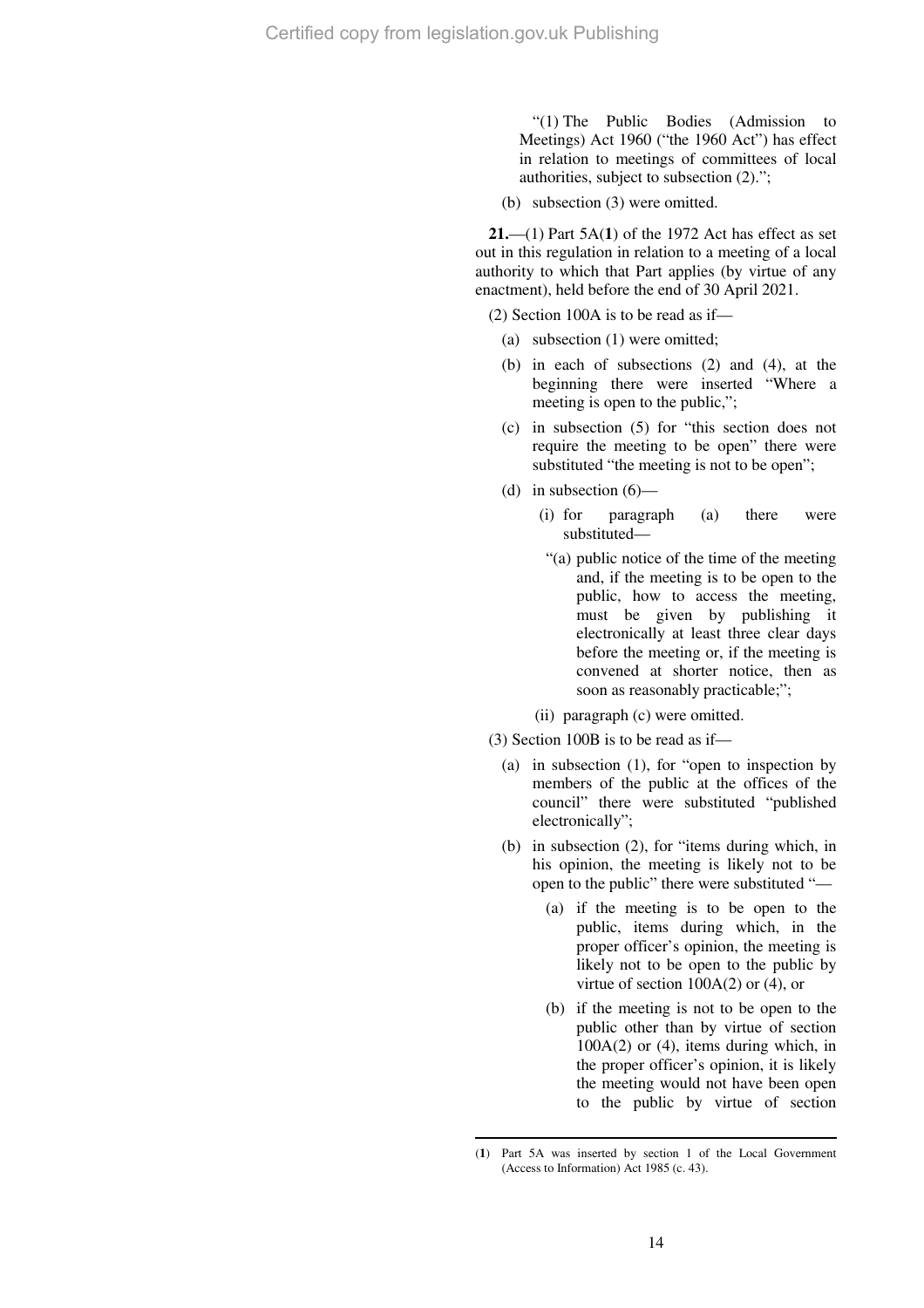$100A(2)$  or  $(4)$ , had section  $100A(1)$ applied.";

- (c) in subsection  $(3)$ 
	- (i) for "open to inspection" there were substituted "published electronically";
	- (ii) for "so open" there were substituted "so published";
	- (iii) in paragraph (a), for "open to inspection from the time the meeting is convened" there were substituted "published electronically as soon as reasonably practicable";
	- (iv) for paragraph (b) there were substituted—
		- "(b) where an item is added to an agenda which has been published electronically, the item (or the revised agenda), and any report for the meeting relating to the item, must be published electronically when the item is added to the agenda;";
	- (v) for "open to inspection by the public" there were substituted "published electronically";
- (d) in subsection  $(4)(a)$ 
	- (i) for "open to inspection by members of the public in pursuance of subsection (1) above for" there were substituted "published electronically in pursuance of subsection (1) above";
	- (ii) for "from the time the meeting is convened" there were substituted "as soon as reasonably practicable";
- (e) in subsection  $(5)$ 
	- (i) for "open to inspection by the public" there were substituted "published electronically";
	- (ii) in paragraph (b), after "are likely" there were inserted ", or would be likely, by virtue of section 100A(4)";
- (f) subsections (6) to (8) were omitted.

(4) Part 5A is to be read as if, for section 100C, there were substituted—

## **"100C Inspection of minutes and other documents after meetings**

(1) Subsections (2) and (3) apply in relation to a meeting of a principal council held before the coming into force of the Local Authorities (Coronavirus) (Meetings) (Wales) Regulations 2020.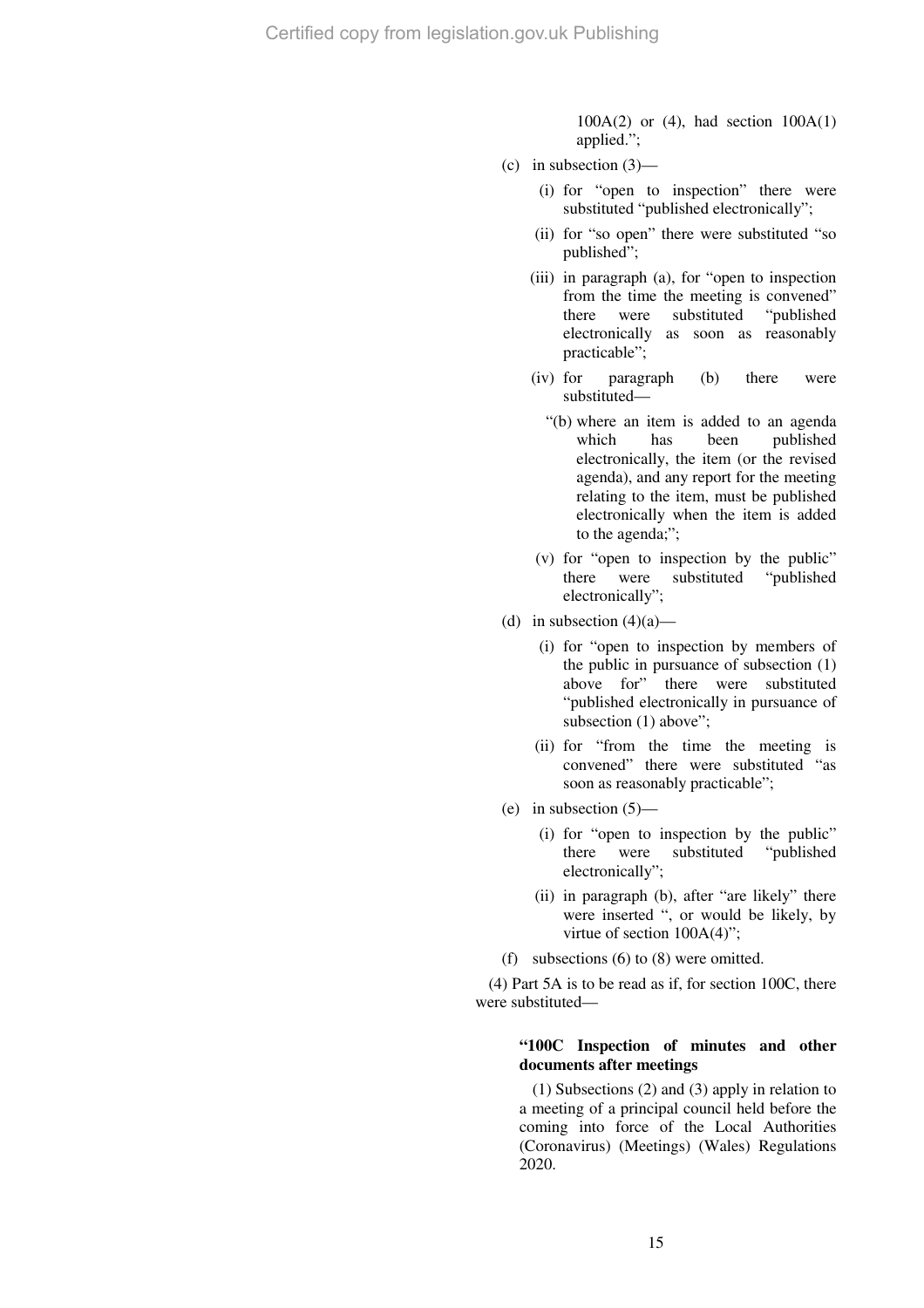(2) Until the expiration of the period of six years beginning with the date of a meeting of a principal council to which this subsection applies, a copy of the following documents must, so far as reasonably practicable, be supplied on request to a member of the public—

- (a) the minutes of the meeting, excluding so much of the minutes of proceedings during which the meeting was not open to the public as discloses exempt information,
- (b) where applicable, a summary under subsection (2) of this section as it had effect immediately before the Local Authorities (Coronavirus) (Meetings) (Wales) Regulations 2020 came into force,
- (c) the agenda for the meeting, and
- (d) so much of any report for the meeting as relates to any item during which the meeting was open to the public.

(3) A principal council may charge a reasonable fee for providing a document under subsection (2).

(4) Subsections (5) to (9) apply in relation to a meeting of a principal council held after the coming into force of the Local Authorities (Coronavirus) (Meetings) (Wales) Regulations 2020.

(5) As soon as reasonably practicable after a meeting of a principal council to which this subsection applies, and in any event before the end of the period of five working days beginning with the day on which the meeting is held, the council must publish electronically a note setting out—

- (a) the names of the members who attended the meeting, and any apologies for absence;
- (b) any declarations of interests;
- (c) any decisions taken at the meeting, including the outcomes of any votes, but excluding anything relating to a decision taken when the meeting was not open to the public as discloses exempt information.

(6) The following documents are to be published electronically as soon as reasonably practicable after a meeting of a principal council to which this subsection applies—

(a) the minutes of the meeting, excluding so much of the minutes of proceedings during which the meeting was not open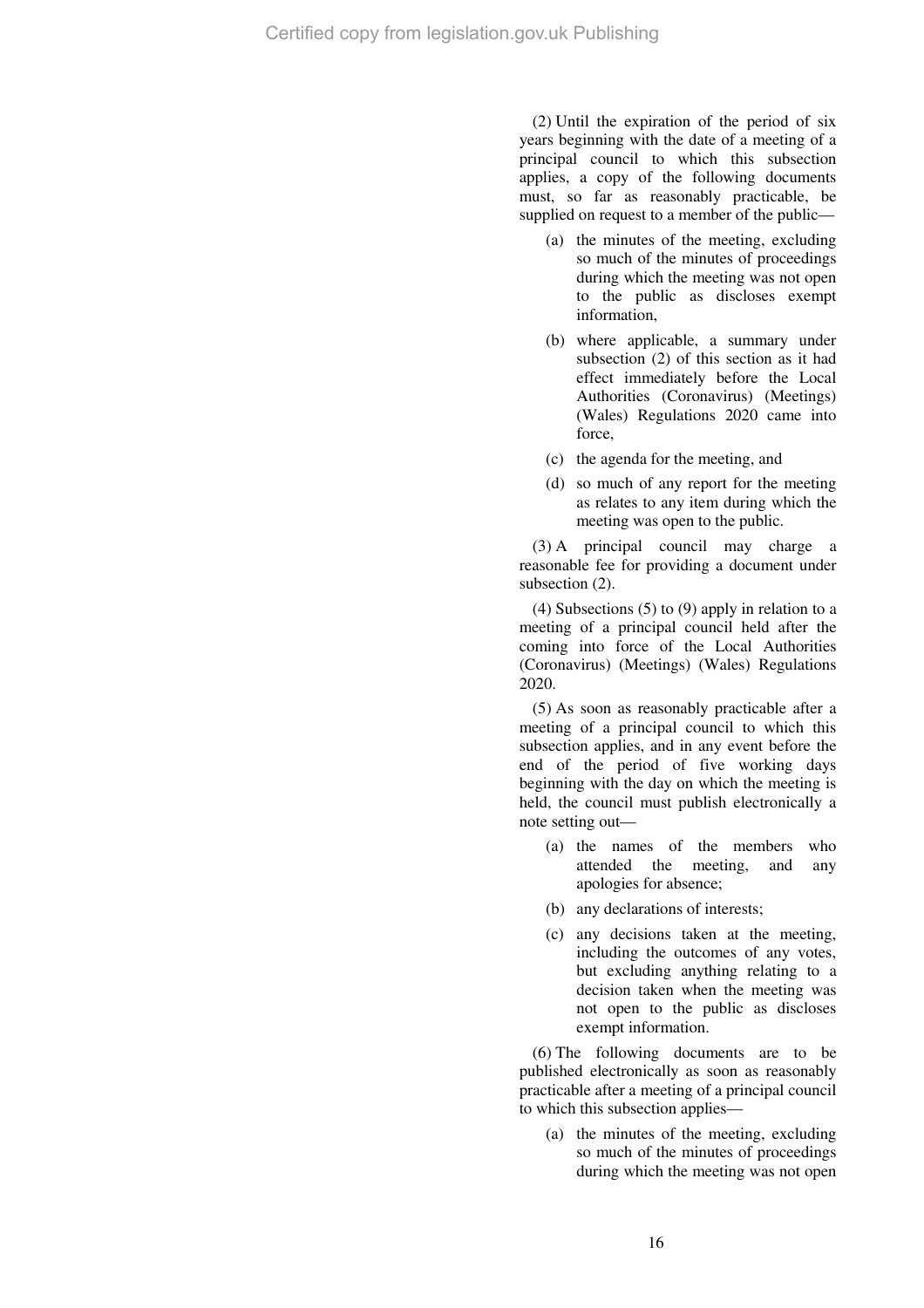to the public as discloses exempt information;

- (b) where applicable, a summary under subsection (2) below;
- (c) the final agenda for the meeting (if not already published electronically under section 100B);
- (d) so much of any report for the meeting as does not relate to an item during which the meeting was not open to the public (if not already published electronically under section 100B).

(7) Anything published electronically under this section or section 100B must remain accessible electronically by members of the public.

(8) In subsections  $(5)(c)$  and  $(6)(a)$  and  $(d)$ , references to a period when, or during which, a meeting was not open to the public are, if the meeting was not open to the public other than by virtue of section 100A(2) or (4), references to a period when, or during which, in the proper officer's opinion, it is likely the meeting would not have been open to the public by virtue of section  $100A(2)$  or (4), had section  $100A(1)$ applied.

(9) Where, in consequence of the exclusion of parts of the minutes which disclose exempt information, a document to be published under subsection (6)(a) does not provide members of the public with a reasonably fair and coherent record of the whole or part of the proceedings, the proper officer must make a written summary of the proceedings or the part, as the case may be, which provides such a record without disclosing the exempt information."

(5) Part 5A is to be read as if section 100D were omitted; but the principal council must retain the background papers for a report for a meeting (within the meaning of that section) for a period of at least four years beginning with the date of the meeting to which they relate.

(6) In section 100E, subsection (2) is to be read as if—

- (a) for "100D" there were substituted "100C";
- (b) in paragraph (a), for the words from "given by posting it" to the end, there were substituted "published electronically on the website of every constituent council";
- (c) paragraphs (b) and (c) were omitted.

(7) Section 100F is to be read as if—

(a) in subsection (1), for "be open to inspection by" there were substituted "so far as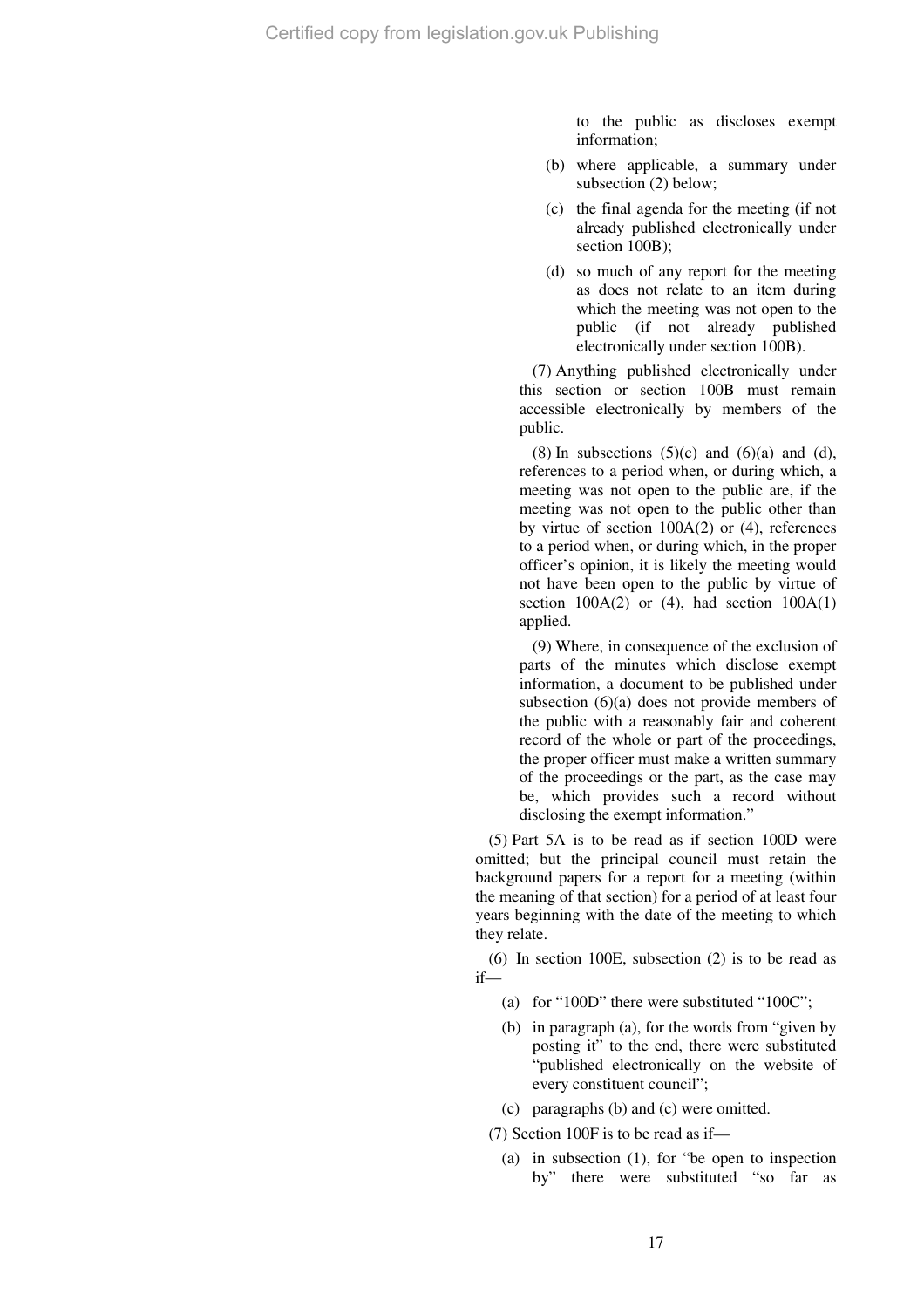reasonably practicable be supplied on request to";

- (b) for every other reference to "open to inspection" there were substituted "supplied".
- (8) Section 100H is to be read as if—
	- (a) in subsection (1), for the words from "any provision of this Part" to the end there were substituted "section 100G to be open to inspection is to be open to inspection at all reasonable hours and without payment";
	- (b) in subsection (2), for "any provision of this Part" there were substituted "section 100G":
	- (c) after subsection (3) there were inserted—

"(3A) Provisions in this Part which require the publication or supply of documents do not require or authorise the doing of any act which infringes the copyright in any work except that, where the owner of the copyright is a principal council, nothing done in pursuance of those provisions shall constitute an infringement of the copyright.";

- (d) subsection (4) were omitted;
- (e) in subsection (5), for paragraphs (a) and (b) there were substituted "is published electronically or supplied to a member of the public in accordance with this Part,";
- (f) in subsection  $(6)$ , paragraphs  $(b)$ ,  $(c)$  and  $(e)$ were omitted;
- $(g)$  in subsection  $(7)$ , after "inspect" there were inserted "or otherwise access".

(9) Section  $100J(3)$  is to be read as if ", (cd), (d), (f)" were omitted.

**22.**—(1) Paragraph 41 of Schedule 12 to the 1972 Act is to be read, in relation to any local authority to which that paragraph applies (by virtue of any enactment), as if—

- (a) in sub-paragraph (1), after "sub-paragraph  $(2)$ " there were inserted "or  $(2A)$ ";
- (b) after sub-paragraph (2) there were inserted—

"(2A) Notwithstanding anything in any enactment or rule of law to the contrary, the minutes of the proceedings of a meeting of a local authority held after the Local Authorities (Coronavirus) (Meetings) (Wales) Regulations 2020 come into force and before 1 May 2021 may be drawn up in a document, and that document must be authenticated by the person who presided at that meeting; and any minute purporting to be so authenticated must be received in evidence without further proof.";

(c) in sub-paragraph (3), after "signed" there were inserted "or authenticated".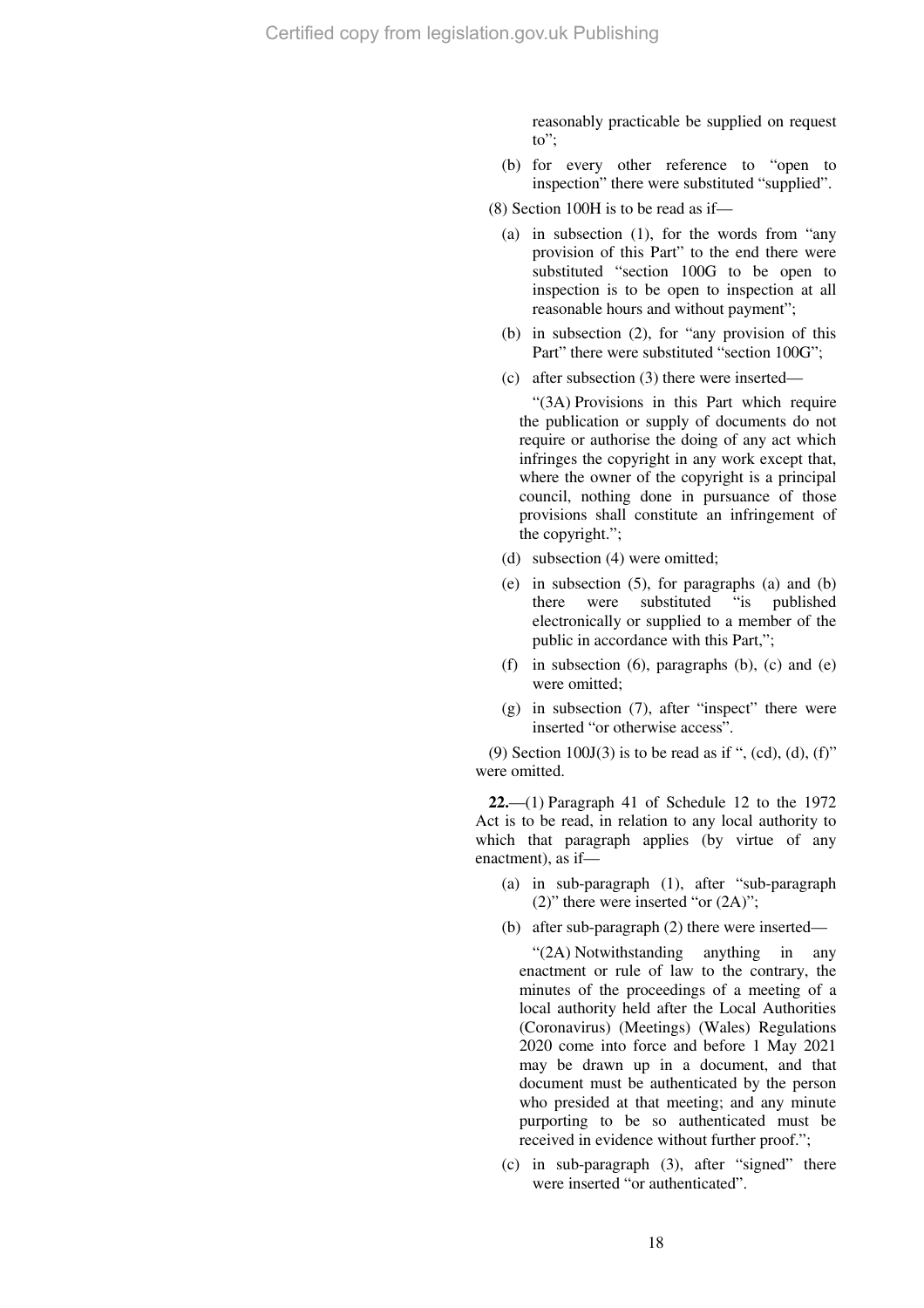(2) Paragraph 44(2) of Schedule 12 to the 1972 Act is to be read, in relation to any local authority to which that paragraph applies (by virtue of any enactment), as if after "signed" there were inserted ", or authenticated,".

**23.**—(1) The Local Authorities (Executive Arrangements) (Decisions, Documents and Meetings) (Wales) Regulations 2001(**1**) ("the Regulations") have effect in relation to a meeting held, or an executive decision taken, before the end of 30 April 2021 as set out in this regulation.

(2) The Regulations are to be read as if regulation 3 were omitted.

(3) Regulation 4 is to be read as if—

- (a) paragraph (1) were omitted;
- (b) in each of paragraphs (2) and (3), at the beginning there were inserted "Where a meeting is open to the public,";
- (c) in paragraph  $(6)$ 
	- (i) in sub-paragraph (a), for "and place of the meeting" there were substituted "of the meeting and, if any part of the meeting is to be open to the public, how to access the meeting";
	- (ii) in sub-paragraph (a)(i), for "posting it at the principal offices of the authority" there were substituted "publishing it on the website of the authority";
	- (iii) in sub-paragraph  $(a)(ii)$ , for "posting it at the principal offices of the authority at the time the meeting is convened" there were substituted "publishing it on the website of the authority as soon as reasonably practicable";
	- (iv) in sub-paragraph (b), paragraph (ii) and the "and" which precedes it were omitted.

(4) Regulation 5 is to be read as if—

- (a) in paragraph (1), for "open to inspection by members of the public at the principal offices of the authority" there were substituted "published on the website of the authority";
- (b) in paragraph (2), for "provided" there were substituted "published";
- (c) in paragraph (2), for "items during which, in the proper officer's opinion, the meeting is likely not to be open to the public" there were substituted "—

 $\overline{a}$ (**1**) S.I. 2001/2290 (W. 178).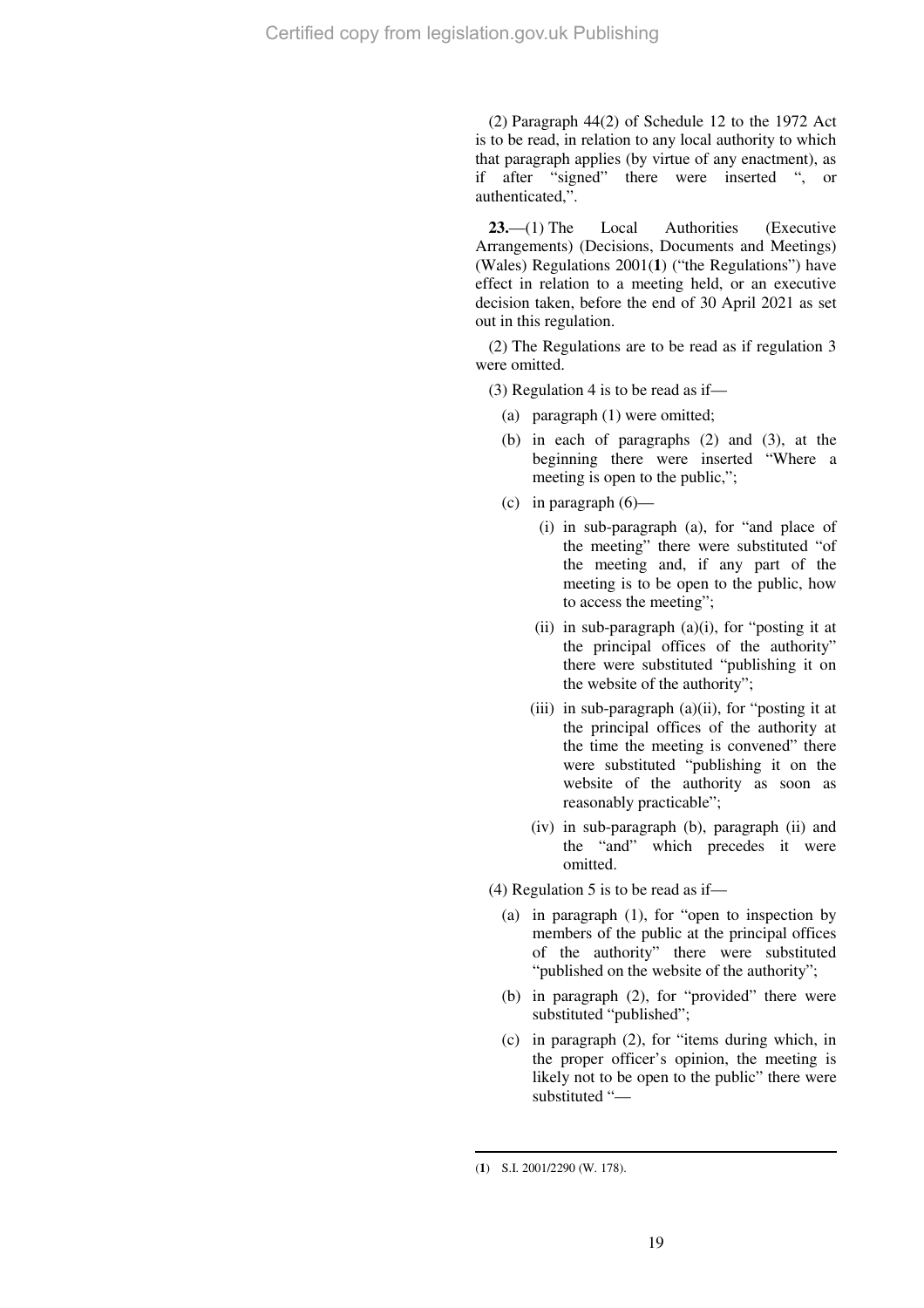- (a) if the meeting is to be open to the public, items during which, in the proper officer's opinion, the meeting is likely not to be open to the public by virtue of regulation 4(2) or (3), or
- (b) if the meeting is not to be open to the public other than by virtue of regulation  $4(2)$  or  $(3)$ , items during which, in the proper officer's opinion, it is likely the meeting would not be open to the public by virtue of regulation 4(2) or (3), had regulation 3 applied.";
- (d) in paragraph  $(3)$ 
	- (i) for "paragraph (1) to be open to inspection" there were substituted "paragraph (1) to be published on the website of the authority";
	- (ii) for "so open" there were substituted "so published";
	- (iii) in sub-paragraph (a), for "from the time the meeting is convened" there were substituted "as soon as reasonably practicable";
	- (iv) for sub-paragraph (b) there were substituted—
		- "(b) where an item is added to an agenda which has been published on the website of the authority, the item (or the revised agenda), and any report for the meeting relating to the item, must be published on the authority's website when the item is added to the agenda;";
	- (v) for "open to inspection by the public" there were substituted "published on the website of the authority";
- (e) in paragraph (4)(a)(**1**)—
	- (i) for "open to inspection by members of the public" there were substituted "published on the authority's website";
	- (ii) in paragraph (i), "for" were omitted;
	- (iii) in paragraph (ii), for "from the time the meeting is convened" there were substituted "as soon as reasonably practicable";
- (f) in paragraph  $(5)$ —

 $\overline{a}$ (**1**) Paragraph (4) was substituted by regulation 2(2) of the Local Authorities (Executive Arrangements) (Decisions, Documents and Meetings) (Wales) (Amendment) Regulations 2002 (S.I. 2002/1385 (W. 135)).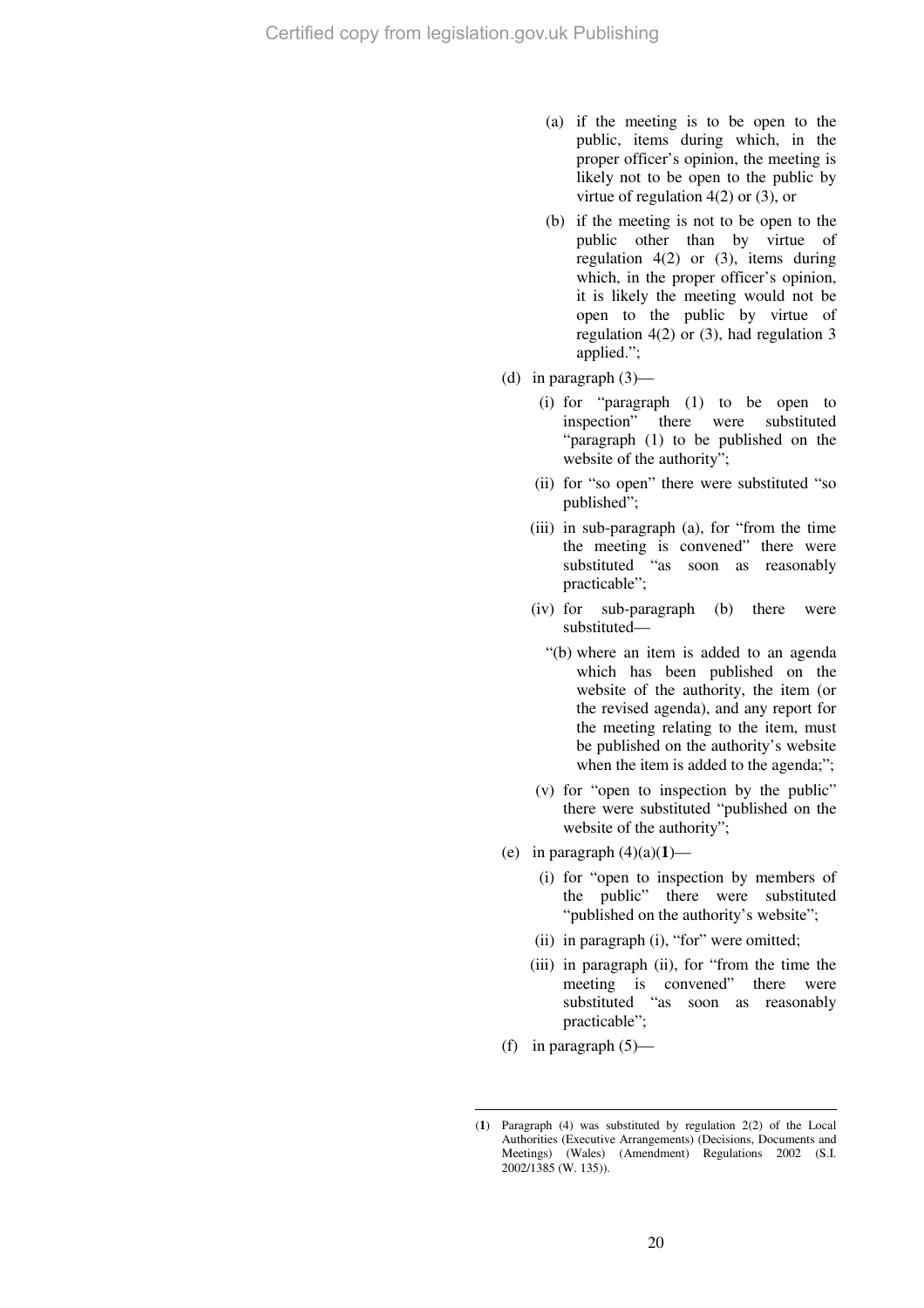- (i) for "open to inspection by the public" there were substituted "published on the authority's website";
- (ii) after "is likely" there were inserted ", or would be likely, by virtue of regulation  $4(3)$ ";
- (g) paragraphs (6) to (8) were omitted.

(5) The Regulations are to be read as if for regulation 8 there were substituted—

## **"Inspection of documents following executive decisions**

**8.**—(1) Paragraphs (2), (3) and (6) apply in relation to meetings held, and executive decisions taken (whether or not at a meeting), before the coming into force of the Local Authorities (Coronavirus) (Meetings) (Wales) Regulations 2020.

(2) After a meeting of a decision making body at which an executive decision has been made or after an individual member has made an executive decision the proper officer must ensure that a copy of—

- (a) any written statements prepared in accordance with regulation 6 or 7; and
- (b) any report considered at the meeting or, as the case may be, considered by the individual member which is relevant to a decision recorded in accordance with regulation 6 or 7 or, where only part of the report is relevant to such a decision, that part,

will, so far as reasonably practicable, be supplied on request to a member of the public.

(3) A principal council may charge a reasonable fee for providing a document under paragraph (2).

(4) Paragraphs (5) and (6) apply in relation to meetings held, and executive decisions taken (whether or not at a meeting), after the coming into force of the Local Authorities (Coronavirus) (Meetings) (Wales) Regulations 2020.

(5) After a meeting of a decision making body at which an executive decision has been made or after an individual member has made an executive decision the proper officer must ensure that a copy of—

- (a) any written statements prepared in accordance with regulation 6 or 7; and
- (b) any report considered at the meeting or, as the case may be, considered by the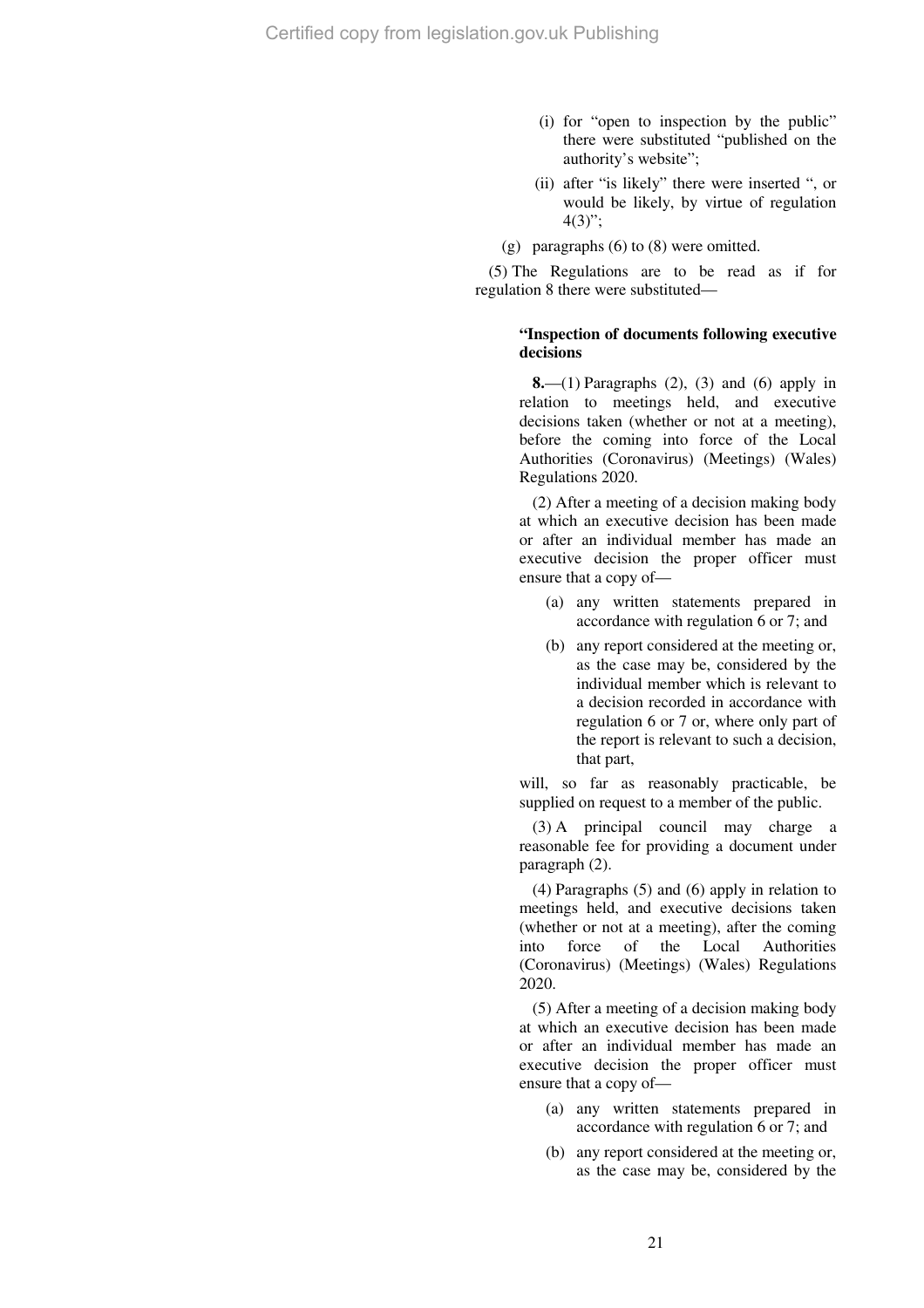individual member which is relevant to a decision recorded in accordance with regulation 6 or 7 or, where only part of the report is relevant to such a decision, that part,

is published, as soon as is reasonably practicable, on the website of the relevant local authority.

(6) Nothing in this regulation shall be taken to authorise or require a proper officer to disclose exempt or confidential information."

(6) The Regulations are to be read as if regulation 9 were omitted.

(7) Regulation 10 is to be read as if—

- (a) in paragraph (1)—
	- (i) for "be open to inspection by" there were substituted "so far as reasonably practicable be supplied on request to";
	- (ii) "when the meeting concludes" were omitted;
	- (iii) for "immediately after" there were substituted "as soon as reasonably practicable after";
- (b) for "available for inspection", in each place it occurs, there were substituted "supplied".

(8) Regulation 13 is to be read as if—

- (a) paragraphs (1) and (2) were omitted;
- (b) in paragraph (3)—
	- (i) for "Paragraph (2) does not" there were substituted "Provisions in these Regulations which require the publication or supply of documents do not";
	- (ii) for "that paragraph" there were substituted "those provisions";
- (c) in paragraph (4), for the words from "required by these Regulations to be open to inspection" to the end of sub-paragraph (b) there were substituted "is required by these Regulations to be published on an authority's website or supplied to members of the public,";
- (d) in paragraph  $(5)$ 
	- (i) for "to be available for inspection by members of the public" there were inserted "to be supplied to members of the public on request ";
	- (ii) for "made available for inspection by the public" there were substituted "supplied on request";
- (e) after paragraph (5) there were inserted—